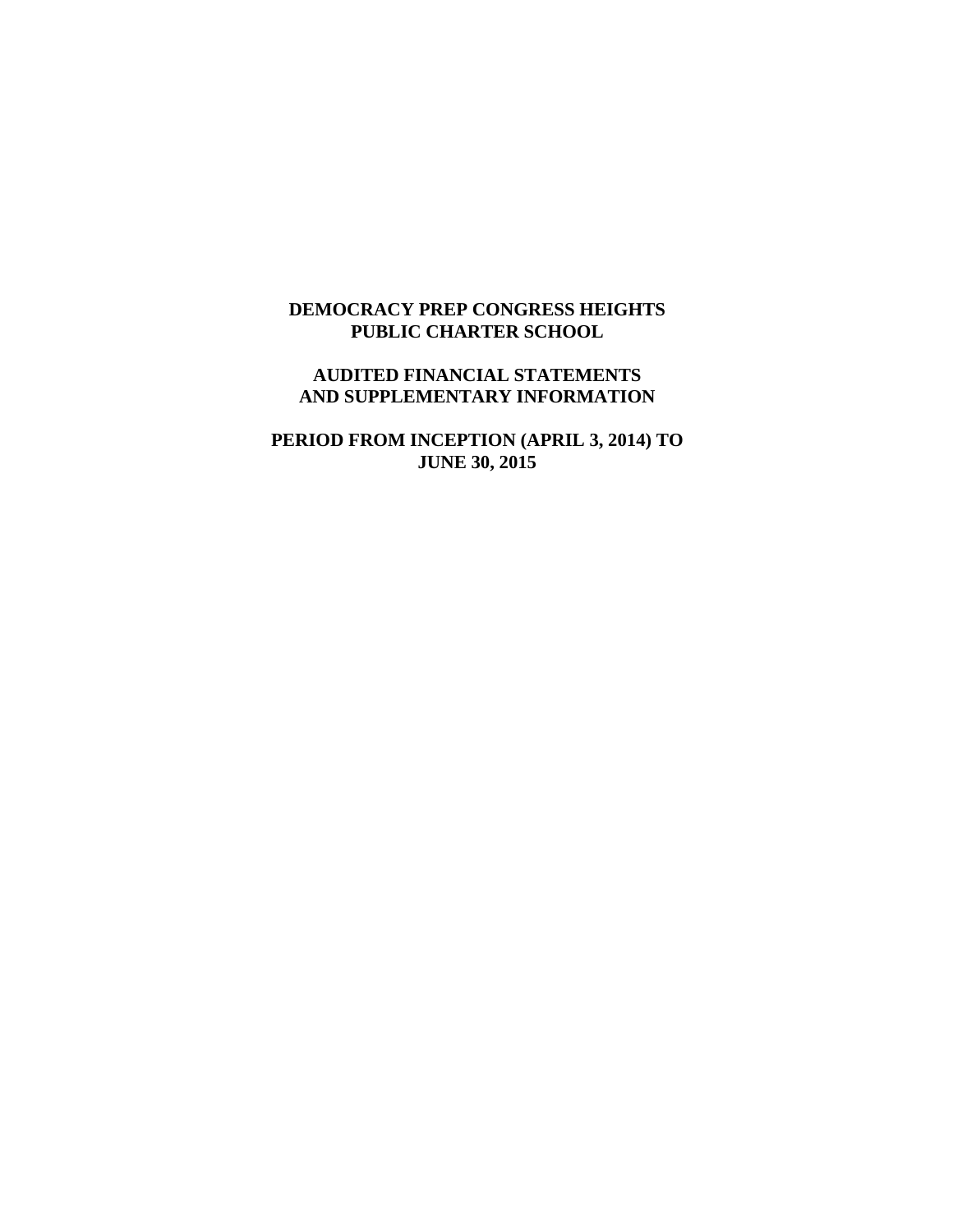|                                                                                                                                                                                                                                        | Page      |
|----------------------------------------------------------------------------------------------------------------------------------------------------------------------------------------------------------------------------------------|-----------|
| <b>Independent Auditor's Report</b>                                                                                                                                                                                                    | $1 - 2$   |
| <b>Financial Statements</b>                                                                                                                                                                                                            |           |
| <b>Statement of Financial Position</b>                                                                                                                                                                                                 | 3         |
| Statement of Activities and Changes in Net Assets                                                                                                                                                                                      | 4         |
| <b>Statement of Cash Flows</b>                                                                                                                                                                                                         | 5         |
| <b>Notes to Financial Statements</b>                                                                                                                                                                                                   | $6 - 11$  |
| <b>Supplementary Information</b>                                                                                                                                                                                                       |           |
| <b>Independent Auditor's Report on Supplementary Information</b>                                                                                                                                                                       | 12        |
| Schedule of Functional Expenses                                                                                                                                                                                                        | 13        |
| <b>Independent Auditor's Report on Internal Control over Financial Reporting</b><br>and on Compliance and Other Matters Based on an Audit of Financial<br><b>Statements Performed in Accordance with Government Auditing Standards</b> | $14 - 15$ |
| Independent Auditor's Report on Compliance for Each Major Program and<br>on Internal Control over Compliance Required by OMB Circular A-133                                                                                            | $16 - 18$ |
| Schedule of Expenditures of Federal Awards                                                                                                                                                                                             | 19        |
| Notes to Schedule of Expenditures of Federal Awards                                                                                                                                                                                    | 20        |
| Schedule of Findings and Questioned Costs                                                                                                                                                                                              | $21 - 26$ |
| <b>Independent Auditor's Report on Compliance with the District</b><br>of Columbia School Reform Act, As Amended                                                                                                                       | 27        |

**Table of Contents**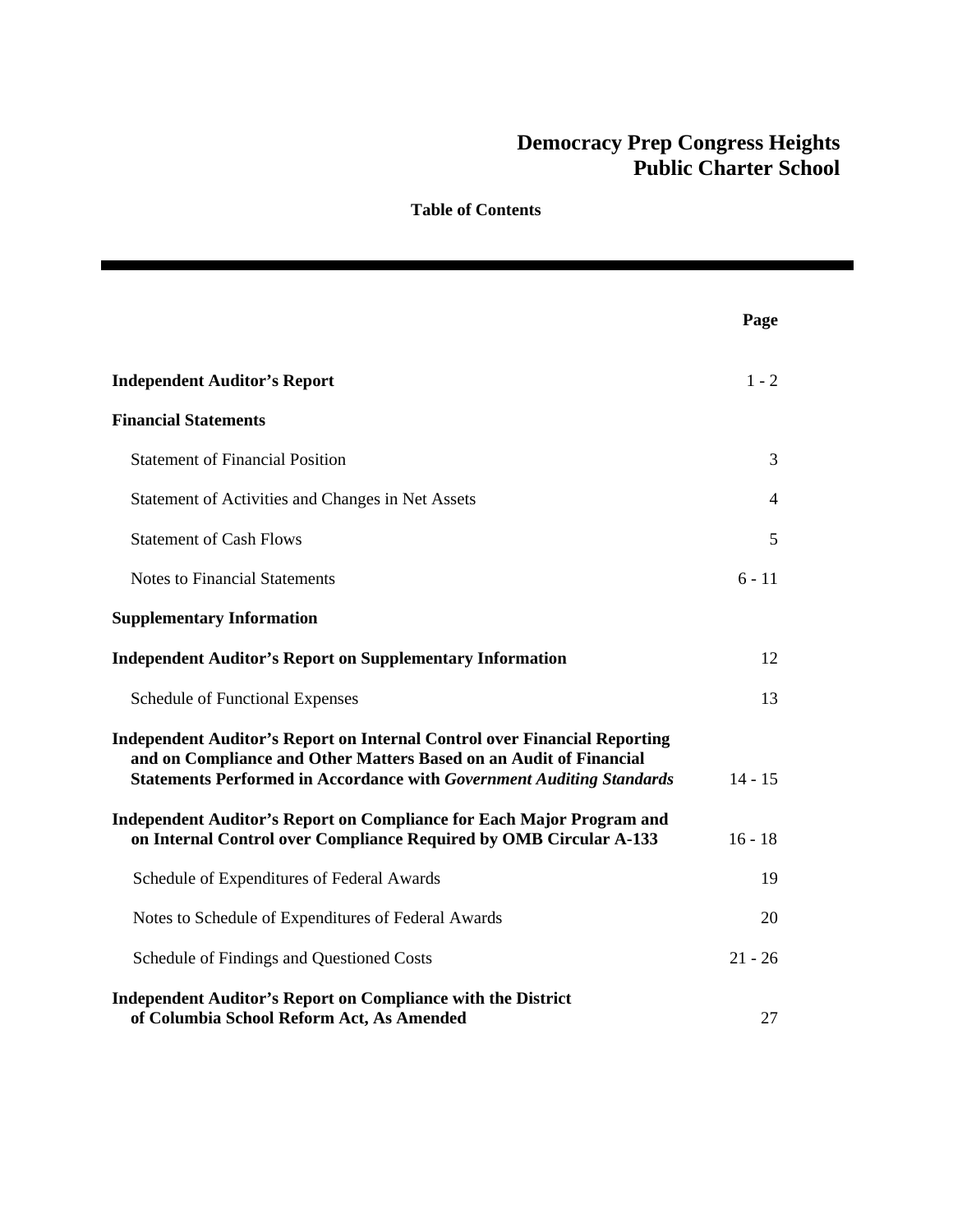

805 King Farm Boulevard Suite 300 Rockville, Maryland 20850

€ 301.231.6200 昌 301.231.7630 www.aronsonllc.com info@aronsonllc.com

### **Independent Auditor's Report**

Board of Directors **Democracy Prep Congress Heights Public Charter School**  Washington, D.C.

We have audited the accompanying financial statements of **Democracy Prep Congress Heights Public Charter School** (a nonprofit School) which comprise the Statement of Financial Position as of June 30, 2015, and the related Statements of Activities and Changes in Net Assets and Cash Flows for the period from inception (April 3, 2014) to June 30, 2015, and the related notes to the financial statements.

### *Management's Responsibility for the Financial Statements*

Management is responsible for the preparation and fair presentation of these financial statements in accordance with accounting principles generally accepted in the United States of America; this includes the design, implementation, and maintenance of internal control relevant to the preparation and fair presentation of financial statements that are free from material misstatement, whether due to fraud or error.

### *Auditor's Responsibility*

Our responsibility is to express an opinion on these financial statements based on our audit. We conducted our audit in accordance with auditing standards generally accepted in the United States of America and the standards applicable to financial audits contained in *Government Auditing Standards*, issued by the Comptroller General of the United States. Those standards require that we plan and perform the audit to obtain reasonable assurance about whether the financial statements are free from material misstatement.

An audit involves performing procedures to obtain audit evidence about the amounts and disclosures in the financial statements. The procedures selected depend on the auditor's judgment, including the assessment of the risks of material misstatement of the financial statements, whether due to fraud or error. In making those risk assessments, the auditor considers internal control relevant to the entity's preparation and fair presentation of the financial statements in order to design audit procedures that are appropriate in the circumstances, but not for the purpose of expressing an opinion on the effectiveness of the entity's internal control. Accordingly, we express no such opinion. An audit also includes evaluating the appropriateness of accounting policies used and the reasonableness of significant accounting estimates made by management, as well as evaluating the overall presentation of the financial statements.

We believe that the audit evidence we have obtained is sufficient and appropriate to provide a basis for our audit opinion.

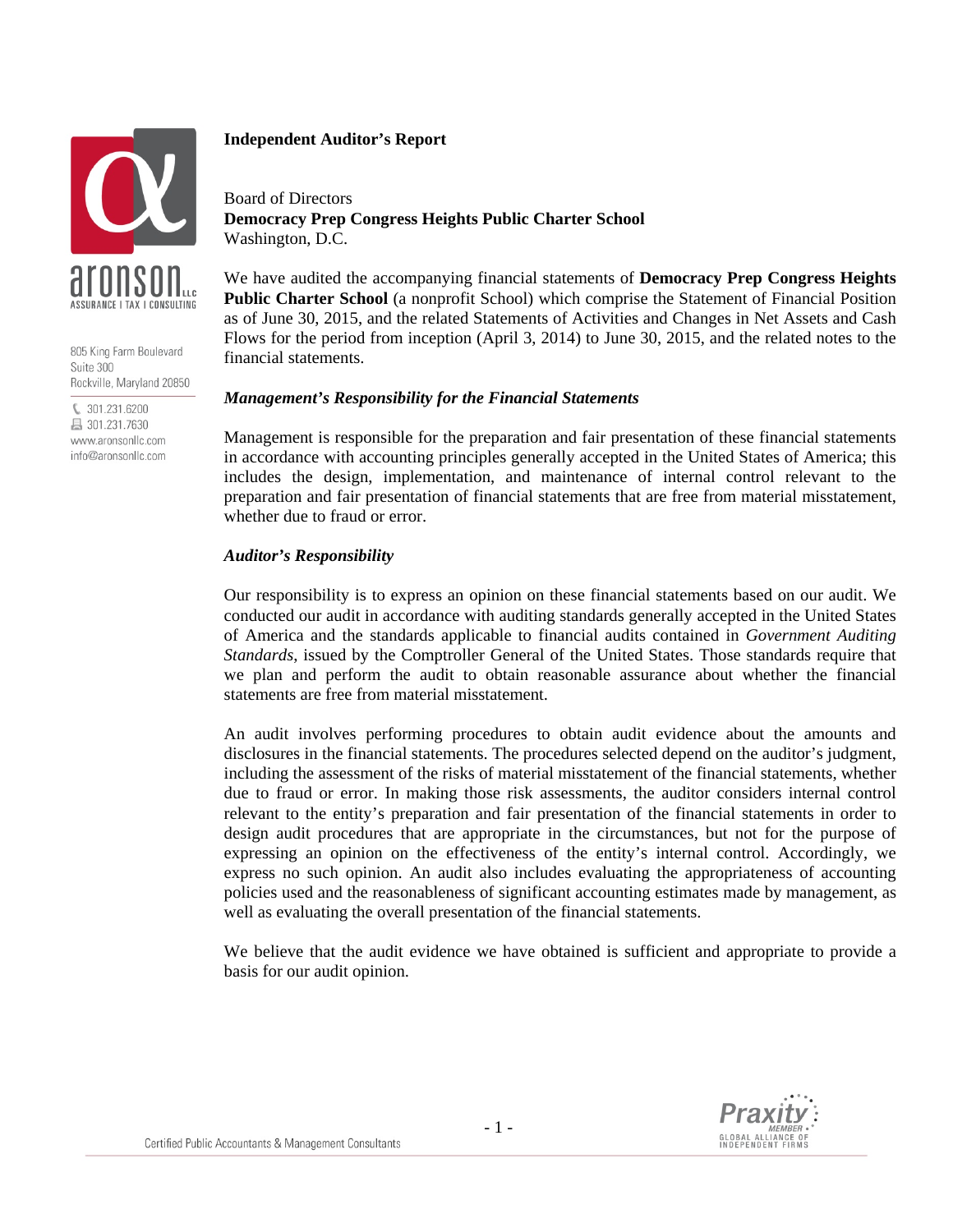### **Independent Auditor's Report (continued)**

#### *Opinion*

In our opinion, the financial statements referred to above present fairly, in all material respects, the financial position of **Democracy Prep Congress Heights Public Charter School** as of June 30, 2015, and the changes in its net assets and its cash flows for the initial period then ended in accordance with accounting principles generally accepted in the United States of America.

### *Other Matters*

### *Other Information*

Our audit was conducted for the purpose of forming an opinion on the financial statements as a whole. The accompanying Schedule of Expenditures of Federal Awards, as required by Office of Management and Budget Circular A-133, *Audits of States, Local Governments, and Non-Profit Organizations*, is presented for purposes of additional analysis and is not a required part of the financial statements. Such information is the responsibility of management and was derived from and relates directly to the underlying accounting and other records used to prepare the financial statements. The information has been subjected to the auditing procedures applied in the audit of the financial statements and certain additional procedures, including comparing and reconciling such information directly to the underlying accounting and other records used to prepare the financial statements or to the financial statements themselves, and other additional procedures in accordance with auditing standards generally accepted in the United States of America. In our opinion, the information is fairly stated, in all material respects, in relation to the financial statements as a whole.

### **Other Reporting Required by** *Government Auditing Standards*

In accordance with *Government Auditing Standards*, we have also issued our report dated December 22, 2015, on our consideration of **Democracy Prep Congress Heights Public Charter School's** internal control over financial reporting and on our tests of its compliance with certain provisions of laws, regulations, contracts, and grant agreements and other matters. The purpose of that report is to describe the scope of our testing of internal control over financial reporting and compliance and the results of that testing, and not to provide an opinion on internal control over financial reporting or on compliance. That report is an integral part of an audit performed in accordance with *Government Auditing Standards* in considering **Democracy Prep Congress Heights Public Charter School's** internal control over financial reporting and compliance.

Aronson Luc

Rockville, Maryland December 22, 2015



Certified Public Accountants & Management Consultants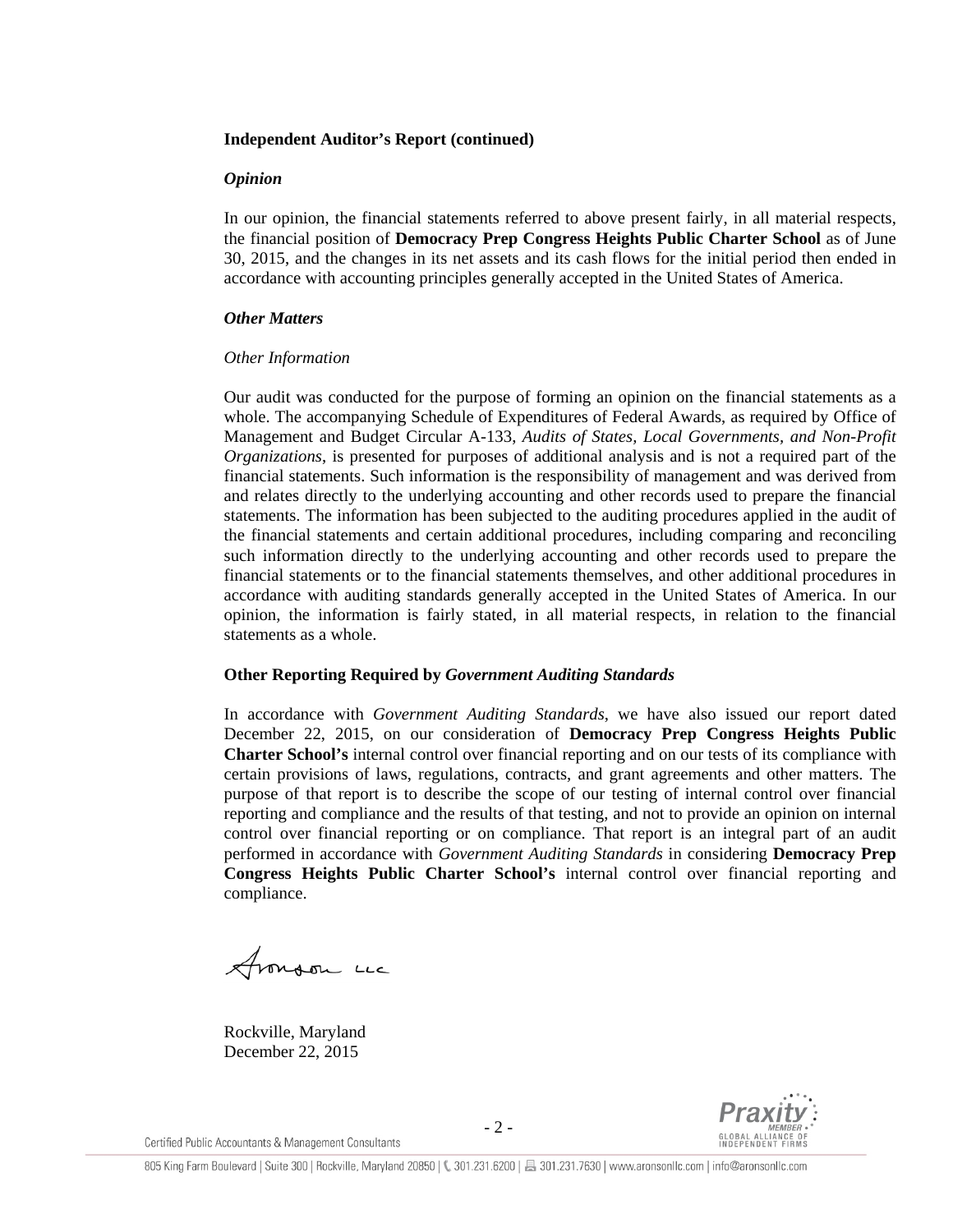**Statement of Financial Position**

| June 30,                                         | 2015            |
|--------------------------------------------------|-----------------|
| <b>Assets</b>                                    |                 |
| <b>Current assets</b>                            |                 |
| Cash and cash equivalents                        | \$<br>1,184,125 |
| Grants receivable                                | 624,619         |
| Prepaid expenses                                 | 108,446         |
| <b>Total current assets</b>                      | 1,917,190       |
| Property and equipment, net                      | 189,132         |
| <b>Total assets</b>                              | \$<br>2,106,322 |
| <b>Liabilities and Net Assets</b>                |                 |
| <b>Current liabilities</b>                       |                 |
| Capital lease obligations                        | \$<br>45,666    |
| Accounts payable                                 | 232,072         |
| Accounts payable - related party                 | 577,807         |
| Accrued expenses                                 | 288,750         |
| Accrued salaries                                 | 182,358         |
| Other current liabilities                        | 39,570          |
| <b>Total current liabilities</b>                 | 1,366,223       |
| <b>Noncurrent liabilities</b>                    |                 |
| Deferred rent                                    | 351,622         |
| Capital lease obligation, net of current portion | 52,501          |
| <b>Total noncurrent liabilities</b>              | 404,123         |
| <b>Total liabilities</b>                         | 1,770,346       |
| <b>Net unrestricted assets</b>                   |                 |
| Unrestricted net assets                          | 204,726         |
| Board designated net assets                      | 131,250         |
| <b>Total unrestricted net assets</b>             | 335,976         |
| <b>Total liabilities and net assets</b>          | \$<br>2,106,322 |

The accompanying Notes to Financial Statements are an integral part of these financial statements.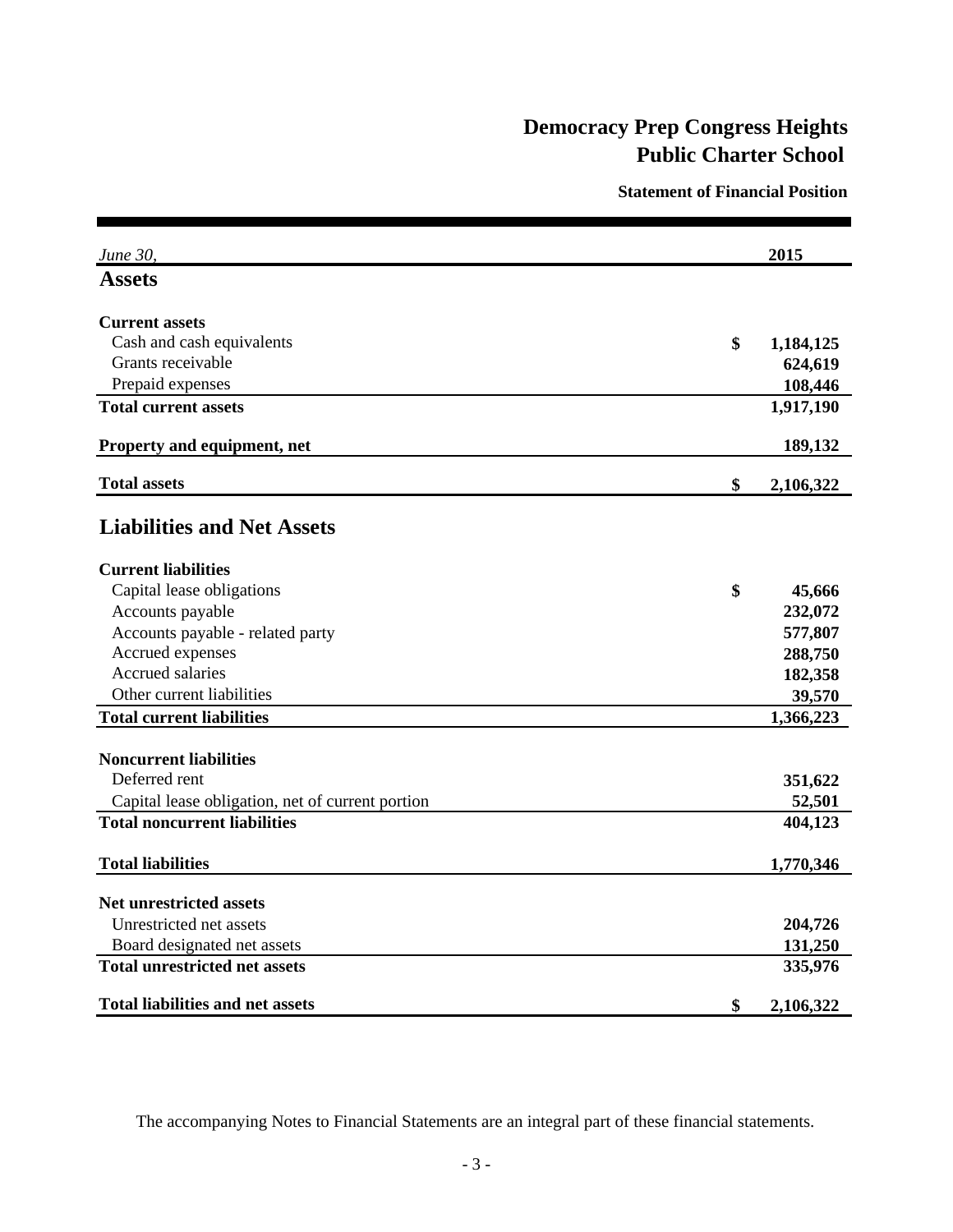**Statement of Activities and Changes in Net Assets** 

| Period from Inception (April 3, 2014) to June 30, | 2015             |
|---------------------------------------------------|------------------|
| <b>Revenues and support</b>                       |                  |
| Charter school - per pupil funding                | \$<br>10,118,186 |
| Government grants                                 | 1,141,655        |
| Contributions                                     | 236              |
| In-kind contributions                             | 47,494           |
| <b>Total revenues and support</b>                 | 11,307,571       |
| <b>Expenses</b>                                   |                  |
| Program                                           | 9,459,748        |
| Management and general                            | 1,511,847        |
| <b>Total expenses</b>                             | 10,971,595       |
| <b>Change in net assets</b>                       | 335,976          |
| Net assets, beginning of period                   |                  |
| Net assets, end of period                         | \$<br>335,976    |

The accompanying Notes to Financial Statements are an integral part of these financial statements.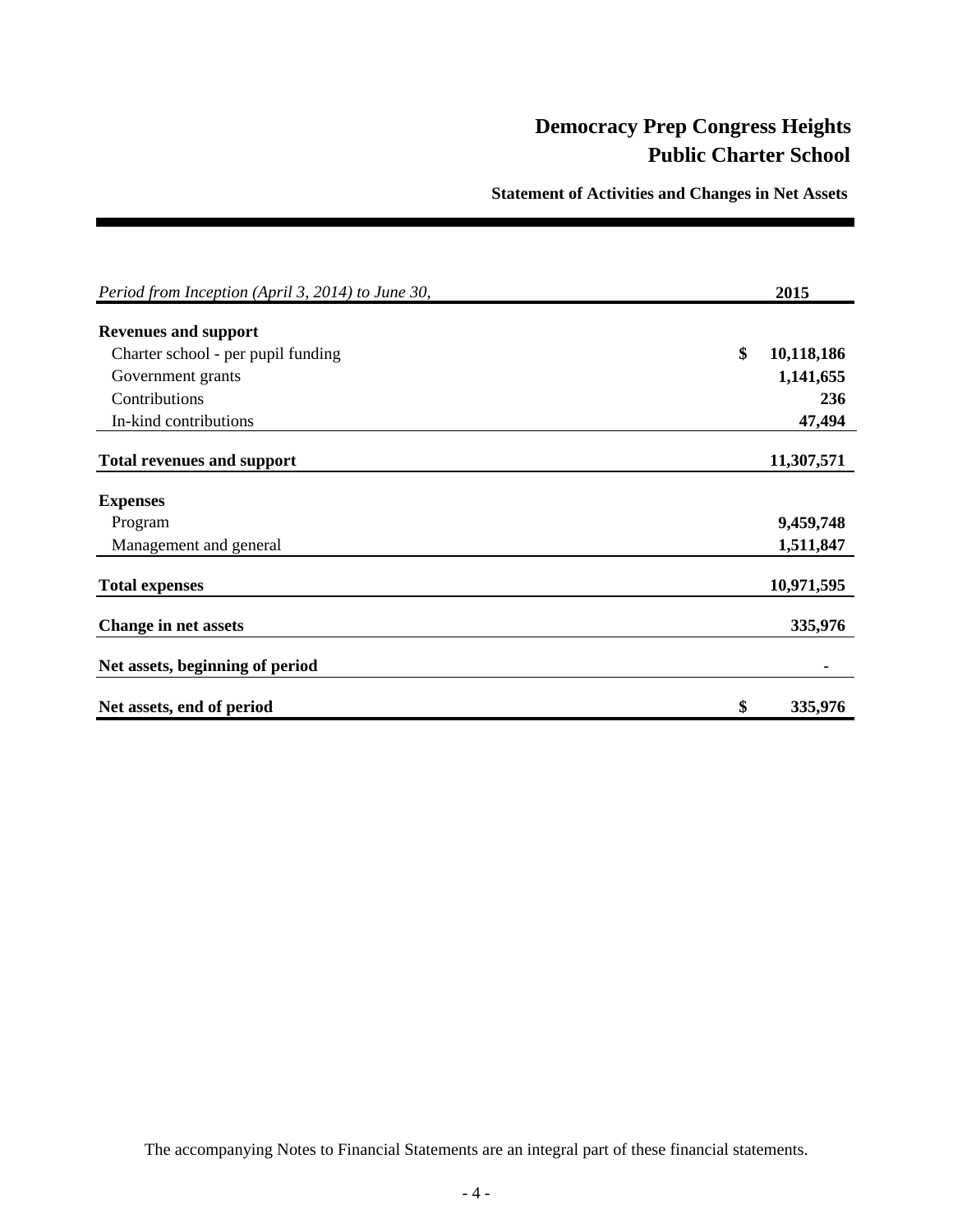**Statement of Cash Flows**

| Period from Inception (April 3, 2014) to June 30,         | 2015            |
|-----------------------------------------------------------|-----------------|
| <b>Cash flows from operating activities</b>               |                 |
| Change in net assets                                      | \$<br>335,976   |
| Adjustments to reconcile change in net assets to net cash |                 |
| provided by operating activities                          |                 |
| Depreciation and amortization                             | 66,858          |
| (Increase) decrease in                                    |                 |
| Grants receivable                                         | (624, 619)      |
| Prepaid expenses                                          | (108, 446)      |
| Increase (decrease) in                                    |                 |
| Accounts payable                                          | 232,072         |
| Accounts payable - related party                          | 577,807         |
| Accrued expenses                                          | 288,750         |
| Accrued salaries                                          | 182,358         |
| Other current liabilities                                 | 39,570          |
| Deferred rent                                             | 351,622         |
| Net cash provided by operating activities                 | 1,341,948       |
|                                                           |                 |
| <b>Cash flows from investing activities</b>               |                 |
| Purchase of property and equipment                        | (118, 176)      |
| <b>Cash flows from financing activities</b>               |                 |
| Proceeds from related party loan                          | 150,000         |
| Payments on related party loan                            | (150,000)       |
| Payments on capital lease obligations                     | (39, 647)       |
| Net cash used in financing activities                     | (39, 647)       |
|                                                           |                 |
| Net change in cash and cash equivalents                   | 1,184,125       |
| Cash and cash equivalents, beginning of period            |                 |
| Cash and cash equivalents, end of period                  | \$<br>1,184,125 |
| <b>Supplemental cash flow information</b>                 |                 |
|                                                           |                 |
| Payment of interest                                       | \$<br>6,278     |
| <b>Non-cash financing activities</b>                      |                 |
| Equipment obtained through capital lease                  |                 |
|                                                           | \$<br>137,814   |

The accompanying Notes to Financial Statements are an integral part of these financial statements.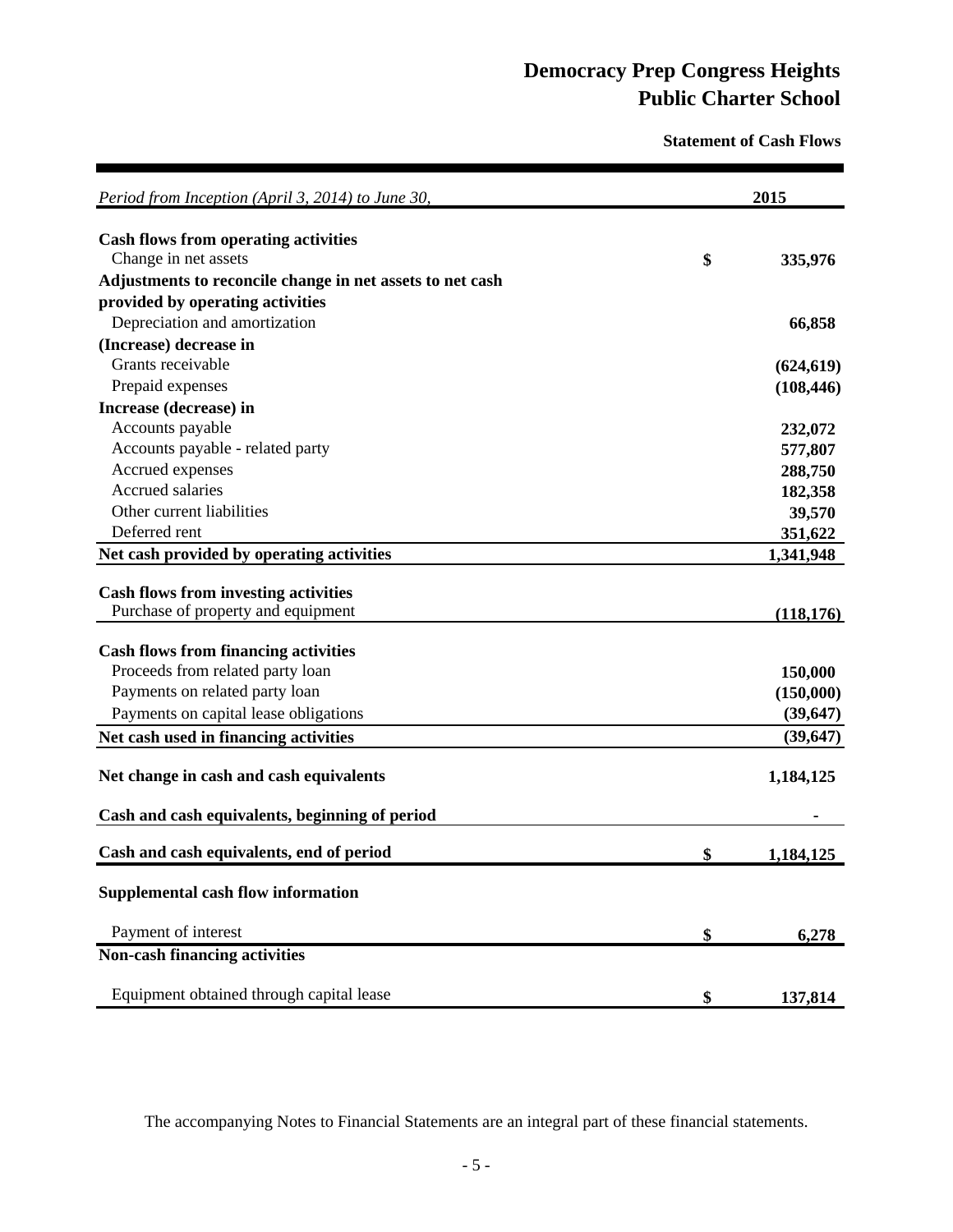**Notes to Financial Statements** 

**1**. **School and significant accounting policies Organization:** Democracy Prep Congress Heights Public Charter School (the School) was incorporated in April 2014 as a not-for-profit corporation operated in the District of Columbia. The School was opened in July 2014 as a first-year academic public charter school. The mission of the School is to educate responsible citizen-scholars for success in the college of their choice and a life of active citizenship.

> **Basis of accounting:** The School prepares its financial records on the accrual basis of accounting. Under this basis, support and revenue are recognized when earned, and expenses are recognized as incurred.

> **Basis of presentation:** The School classifies revenues as restricted or unrestricted based on the existence or absence of donor-imposed restrictions. Accordingly, the net assets of the School and changes therein are classified and reported as follows:

 **Unrestricted net assets -** net assets that are not subject to donor-imposed stipulations. Resources are available for general operations.

**Board designated net assets** – The board may designate the use of unrestricted net assets to enhance operational capabilities. As of June 30, 2015, the board approved the use of \$131,250 of unrestricted net assets for the "Dream dollar fund" which will be utilized to support future alumni college scholarship packages for first generation students. The board is able to amend the amount at any point to reallocate money earmarked for the "Dream dollar fund" if more time sensitive needs arise.

**Temporarily restricted net assets -** net assets subject to donor-imposed stipulations that will be met either by actions of the School and/or the passage of time. When a donor restriction expires, that is, when a stipulated time restriction ends or a purpose restriction is accomplished, temporarily restricted net assets are reclassified to unrestricted net assets and reported in the Statement of Activities and Changes in Net Assets as released from restrictions. As of June 30, 2015, there were no temporarily restricted net assets.

 **Cash and cash equivalents:** The School considers all short term deposits in checking and savings accounts to be cash and cash equivalents. Balances may exceed federally insured limits. Management does not believe that this results in any significant credit risk.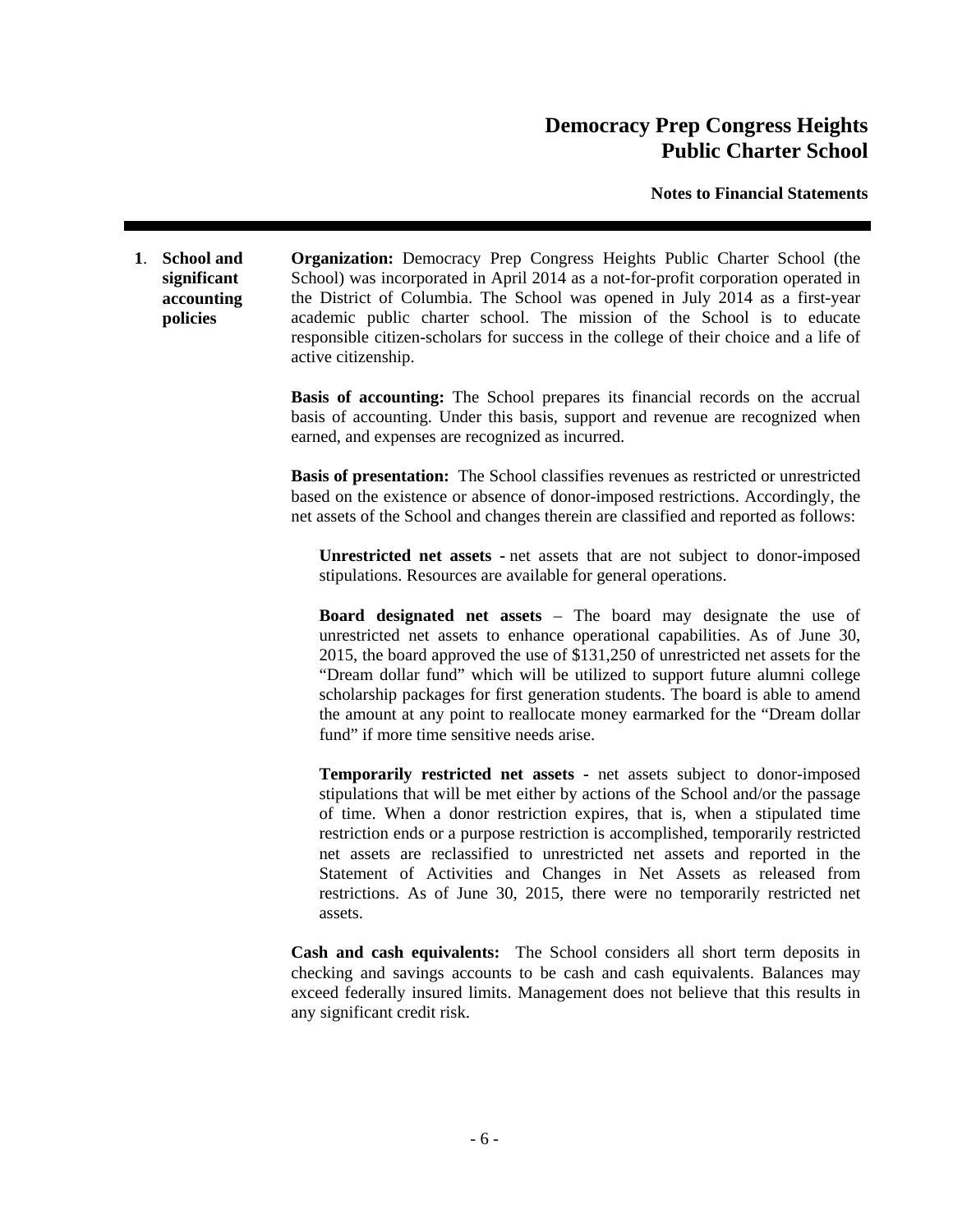**Notes to Financial Statements** 

 **Grants receivable:** Grants receivable are recorded when expenses are incurred for government programs. Collectability is assessed based on the historical experience with the government programs. This balance is deemed fully collectible and therefore no allowance for doubtful accounts is deemed necessary at June 30, 2015.

**Property and equipment:** Equipment costing \$1,000 or more is recorded at cost and depreciated over estimated useful lives of three to seven years using the straight-line method.

 **Deferred rent:** Rent expense is being recognized on a straight-line basis over the term of the lease. The difference between the amounts expensed and the required lease payments are reflected as deferred rent in the accompanying Statement of Financial Position.

### **Revenue recognition:**

**Charter school – per pupil funding** – A substantial portion of the School's revenue is derived from the District of Columbia Public School system, which is based on a student allocation formula linked to enrollment. Amounts received in advance for summer school are deferred and recognized over the period to which the funding relates. The average cost per student was approximately \$17,682 for the initial period ended June 30, 2015.

**Government grants –** The School recognizes grant revenue in amounts equal to total allowable expenditures made during the period for the purposes specified by the grant.

**Contributions –** The School recognizes all unconditional contributions received as income in the period received or pledged.

 **In-kind contributions:** In-kind contributions are reported at fair value in the financial statements for voluntary donations of services when those services (1) create or enhance nonfinancial assets or (2) require specialized skills provided by individuals possessing those skills and are services which would be typically purchased if not provided by donation. During the period from inception (April 3, 2014) to June 30, 2015, the School received in-kind general legal services having a fair value of \$47,494.

 **Income taxes:** The School is exempt from Federal income tax under Section  $501(c)(3)$  of the Internal Revenue Code and is not classified as a private foundation.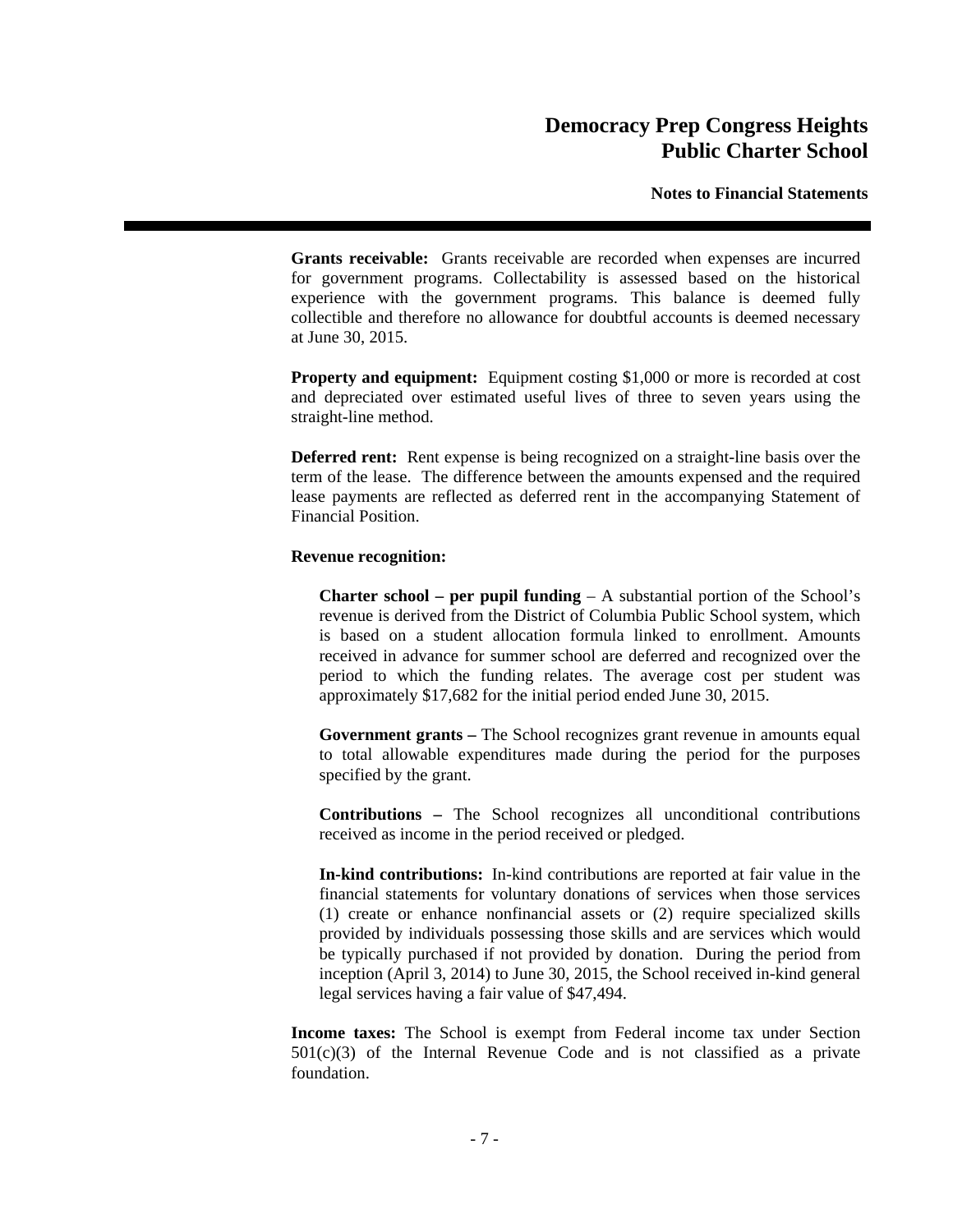**Notes to Financial Statements** 

 **Uncertainties in income taxes:** The School evaluates uncertainty in income tax positions taken or expected to be taken on a tax return based on a more-likelythan-not recognition standard. If that threshold is met, the tax position is then measured at the largest amount that is greater than 50% likely of being realized upon ultimate settlement. As of June 30, 2015, there are no accruals for uncertain tax positions. If applicable, the School records interest and penalties as a component of income tax expense. Tax years from 2015 remain open for examination by tax authorities.

 **Use of accounting estimates:** The preparation of financial statements in conformity with accounting principles generally accepted in the United States of America requires management to make estimates and assumptions that affect the reported amounts of assets and liabilities and disclosure of contingent assets and liabilities at the date of the financial statements and the reported amounts of revenues and expenses during the reporting period. Actual results could differ from these estimates.

 **Functional allocation of expenses:** The costs of providing the various programs and other activities have been summarized on a functional basis in the Statement of Activities and Changes in Net Assets. Costs that can be identified with particular programs or support functions are charged directly to the program or function. Accordingly, certain costs have been allocated among the programs and supporting services benefited.

 **Subsequent events:** Management has evaluated subsequent events for disclosure in these financial statements through December 22, 2015, which is the date the financial statements were available to be issued.

#### **2. Property and equipment**  As of June 30, 2015, property and equipment consisted of the following:

|                             |    | 2015      |  |
|-----------------------------|----|-----------|--|
| Equipment and computers     | S  | 230,155   |  |
| Furniture and fixtures      |    | 19,068    |  |
| Software - educational      |    | 6,767     |  |
| <b>Total</b>                |    | 174,785   |  |
| Accumulated depreciation    |    | (66, 858) |  |
| Property and equipment, net | \$ | 189,132   |  |

Depreciation expense was \$66,858 for the initial period ended June 30, 2015.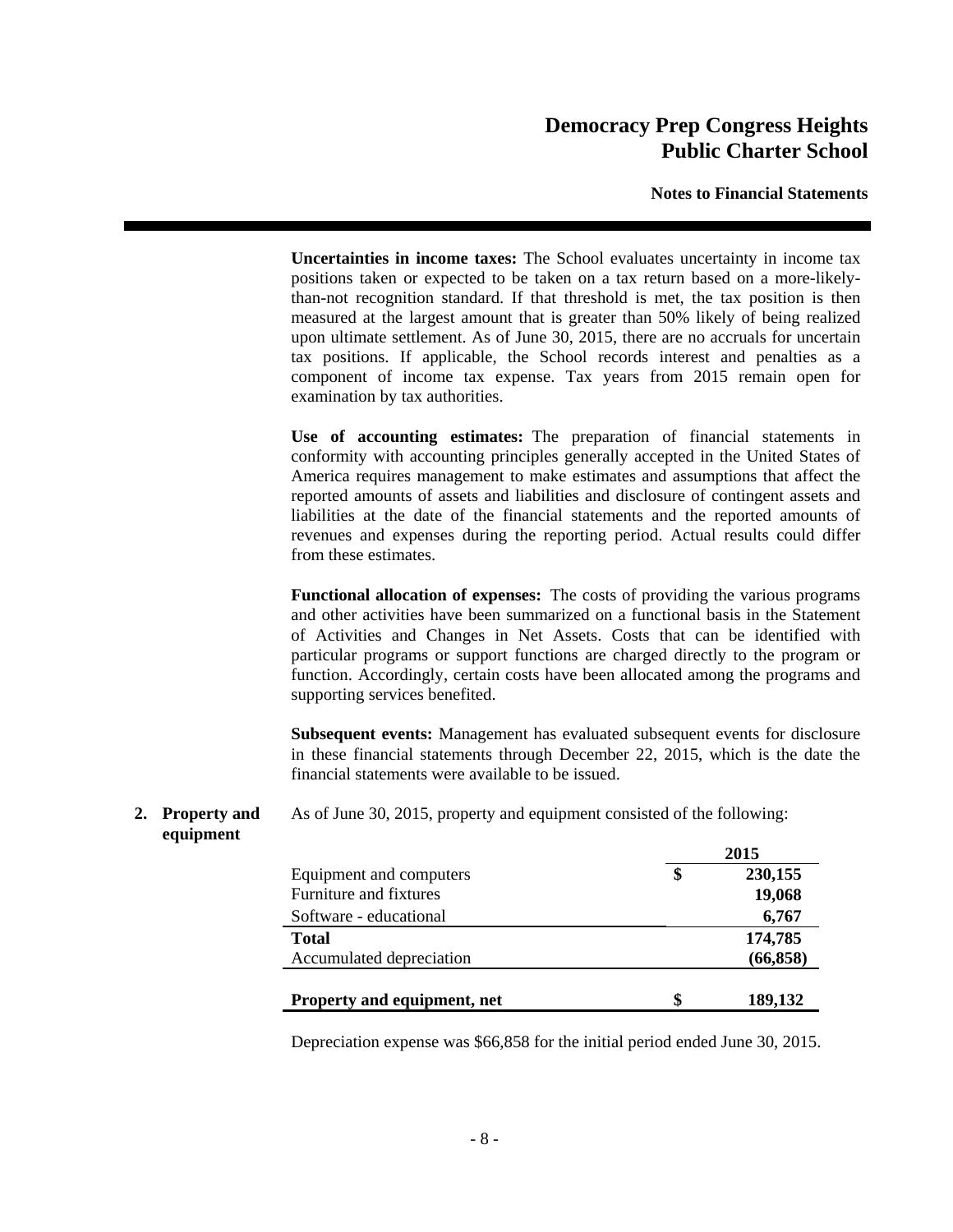**Notes to Financial Statements** 

**3. Operating lease**  In July 2014, the School entered into an operating sublease for approximately 42,528 net rentable square feet of office space in Washington, D.C., which expires in June 2026. The lease provides for escalating payments.

> Total rent expense was \$1,816,712 from inception (April 3, 2014) to June 30, 2015. The following is a schedule by year of future minimum rental payments required under the operating lease:

| Year ending June 30 | Amount           |  |
|---------------------|------------------|--|
| 2016                | \$<br>1,620,317  |  |
| 2017                | 1,670,500        |  |
| 2018                | 1,712,262        |  |
| 2019                | 1,755,046        |  |
| 2020                | 1,798,849        |  |
| Thereafter          | 11,778,477       |  |
|                     |                  |  |
| Total               | \$<br>20,335,451 |  |

**4. Capital lease** The School leases equipment under capital lease obligations, which expire in July 2018. The asset and liability under the capital leases is recorded at the present value of the minimum lease payments. The amount necessary to reduce the minimum lease payments to their net present value is calculated at the interest rate implicit in the lease of 6% per annum.

> The following is a summary of property held under capital leases as of June 30,  $2015:$

|                                | 2015 |           |
|--------------------------------|------|-----------|
| Equipment                      |      | 137,814   |
| Less: Accumulated depreciation |      | (38, 282) |
|                                |      |           |
| <b>Total</b>                   |      | 99,532    |

Depreciation expense of property held under capital leases from inception (April 3, 2014) to June 30, 2015 was \$38,282.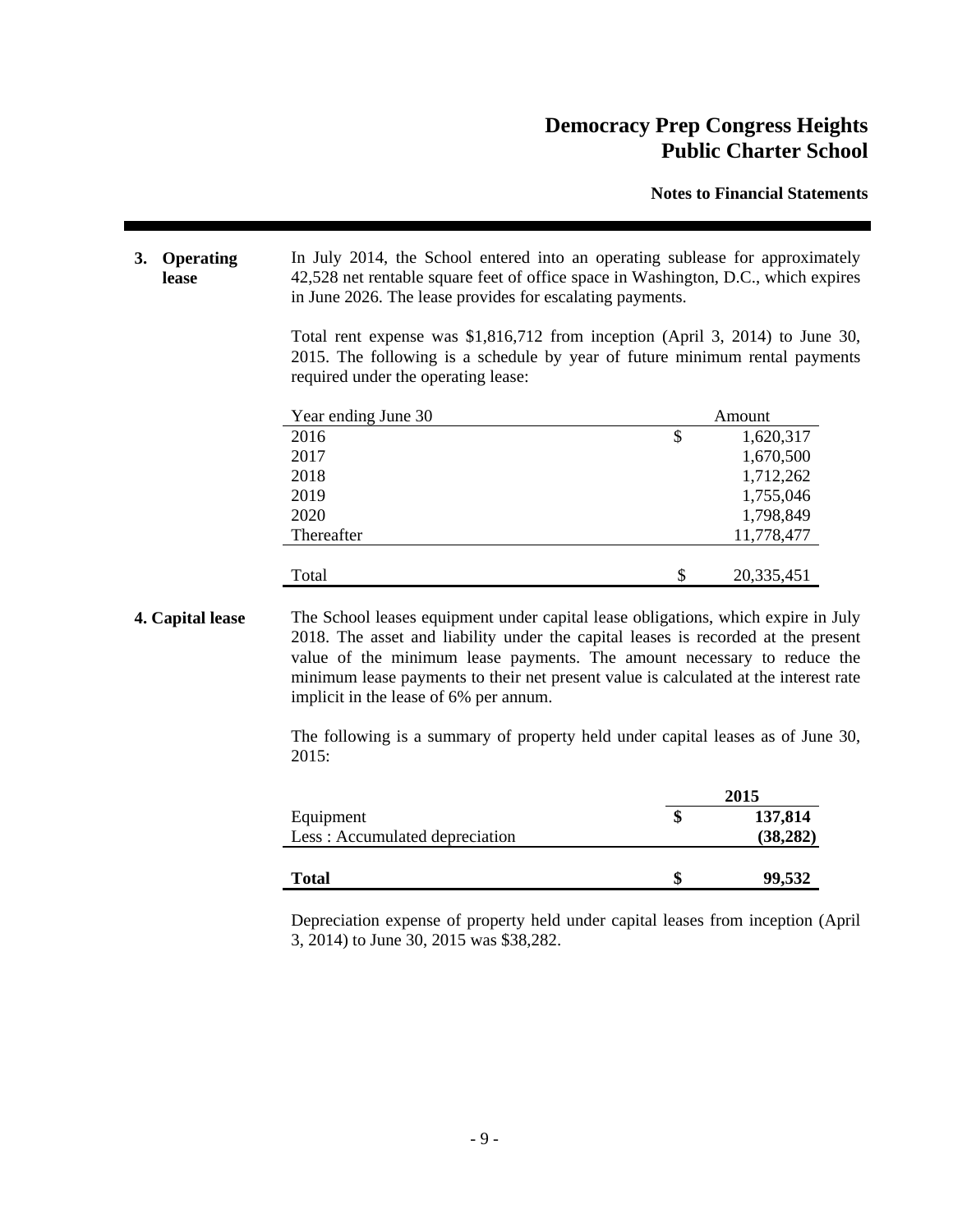**Notes to Financial Statements** 

Minimum future payments under the capital lease as of June 30, 2015, are as follows:

| Year ended June 30             |               |
|--------------------------------|---------------|
| 2016                           | \$<br>50,100  |
| 2017                           | 50,100        |
| 2018                           | 4,175         |
| Subtotal                       | \$<br>104,375 |
| Amount representing interest   | (6,208)       |
| Net present value of future    |               |
| minimum lease payments         | \$<br>98,167  |
| Capital lease obligation       |               |
| Current portion                | \$<br>45,666  |
| Long-term portion              | 52,501        |
|                                |               |
| Total capital lease obligation | \$<br>98.167  |

- **5. Retirement plan**  The School participates in a 403(b) retirement plan. Eligible employees may contribute up to 100% of their salary. The School matches up to 15% of yearly pay. From inception (April 3, 2014) to June 30, 2015, the School contributed \$85,616.
- **6. Concentration** The School is supported primarily through local and federal allocations and grants. Approximately 89% of total revenue from inception (April 3, 2014) to June 30, 2015 and 89% of total receivables as of June 30, 2015 were provided through one government agency.
- **7. Related party transactions**  The School is an independent legal entity but is affiliated with three organizations: Democracy Prep Public Schools, Inc. (DPPS), Democracy Prep Charter School (DPCS) and Democracy Builders, Inc. (DBI).

The School is managed by DPPS as noted in Note 8. DPPS incurred costs on behalf of the School in the amount of \$259,652 for rent and payroll expenses, for which they were reimbursed. The balance due to DPPS at June 30, 2015 was \$577,807, which is included in accounts payable – related party on the Statement of Financial Position.

In addition, during the initial period ended June 30, 2015, DPPS provided an interest-free loan of \$150,000 to the School for cash flow purposes. This loan was repaid in full as of June 30, 2015.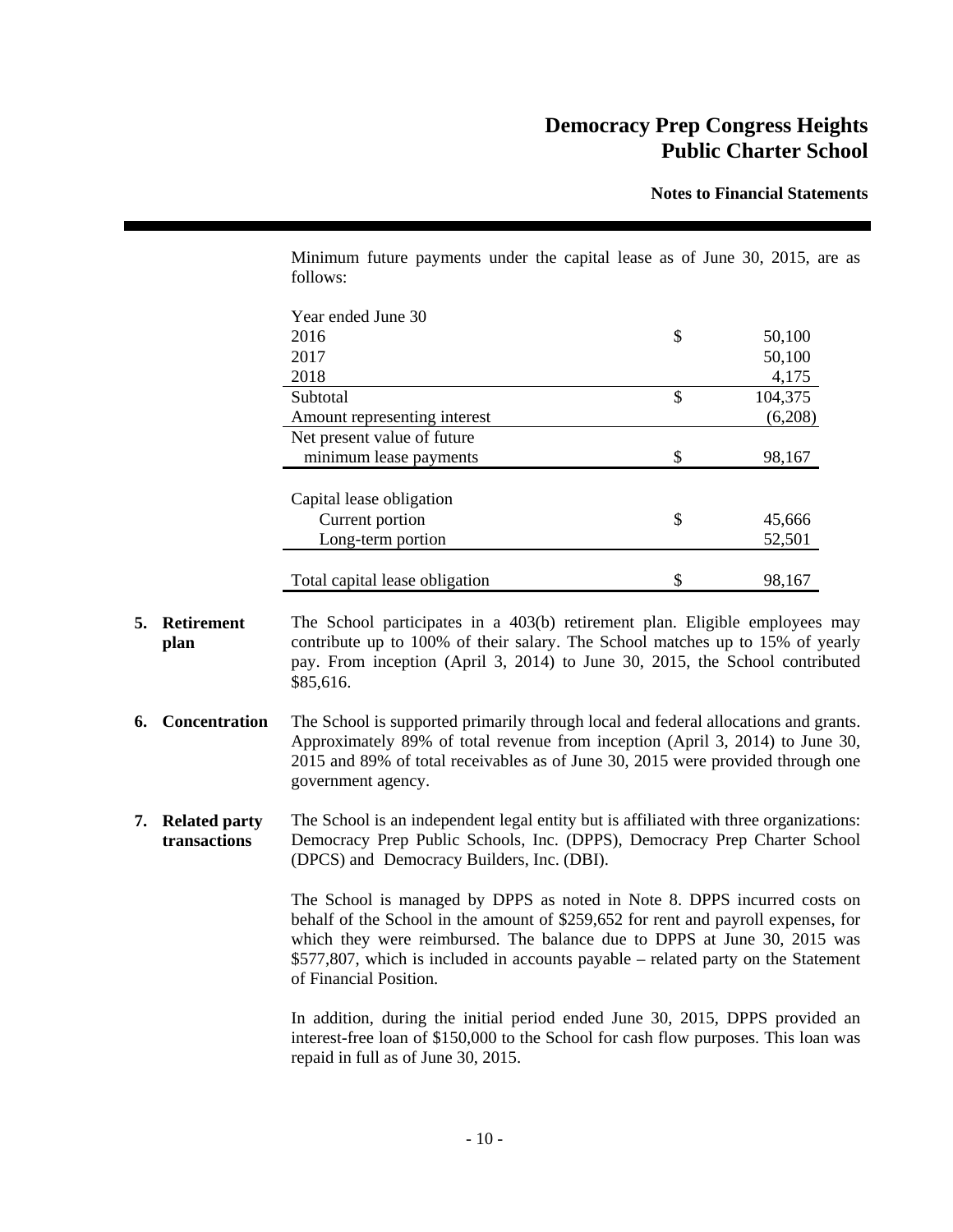### **Notes to Financial Statements**

The School has a contract for communications services with a service provider through DPCS. The amount reimbursed to DPCS for these services was \$11,144. In addition, during the initial period ended June 30, 2015, DPCS incurred costs totaling \$86,016 on behalf of the School for general operating expenses and was reimbursed for those costs.

DBI is a recruitment and outreach entity that works to build awareness of the School and recruit students. Fees for recruiting costs totaled \$55,000 during the initial period ended June 30, 2015, which were included in the management fee from DPPS.

**8. Management fees**  The School is managed by a related party (see Note 7), Democracy Prep Public School ("DPPS"), a New York State not-for-profit charter management organization. On July 1, 2014, the School entered into a management agreement with DPPS to assume responsibility for the School's educational process, management, and operations. As compensation to DPPS for these services, the School shall pay to DPPS an annual fee equal to 15% of non-competitive public revenue in the initial term. This percentage will decrease by one-half percent (0.5%) in each renewal term until it reaches a minimum of 12% of the noncompetitive public revenue, which percentage will remain in effect for all subsequent renewal terms. The agreement is effective for two years, beginning July 1, 2014 and ending June 30, 2016. From inception (April 3, 2014) to June 30, 2015 the DPPS management fee incurred by the School was \$1,426,450.

> In July 2014, the School entered into an instruction agreement with Apple Tree Institute for Education, a District of Columbia organization. Apple Tree fully manages and operates the educational program for pre-school and pre-kindergarten ("Pre-K3" and "Pre-K4"). Apple Tree is solely responsible for all costs associated with operating the program, including, but not limited to compensation for teachers and administrators, curriculum related expenses, classroom furniture and supplies, and all liabilities associated with operating the program including expenses associated with special education. As a management fee for the services rendered, Apple Tree shall receive an amount equal to the per-pupil funding the School receives for its enrolled Pre-K3 and Pre-K4 students excluding the facilities allotment and less any administrative fees. From inception (April 3, 2014) to June 30, 2015, the Apple Tree management fee incurred by the School was \$1,407,673.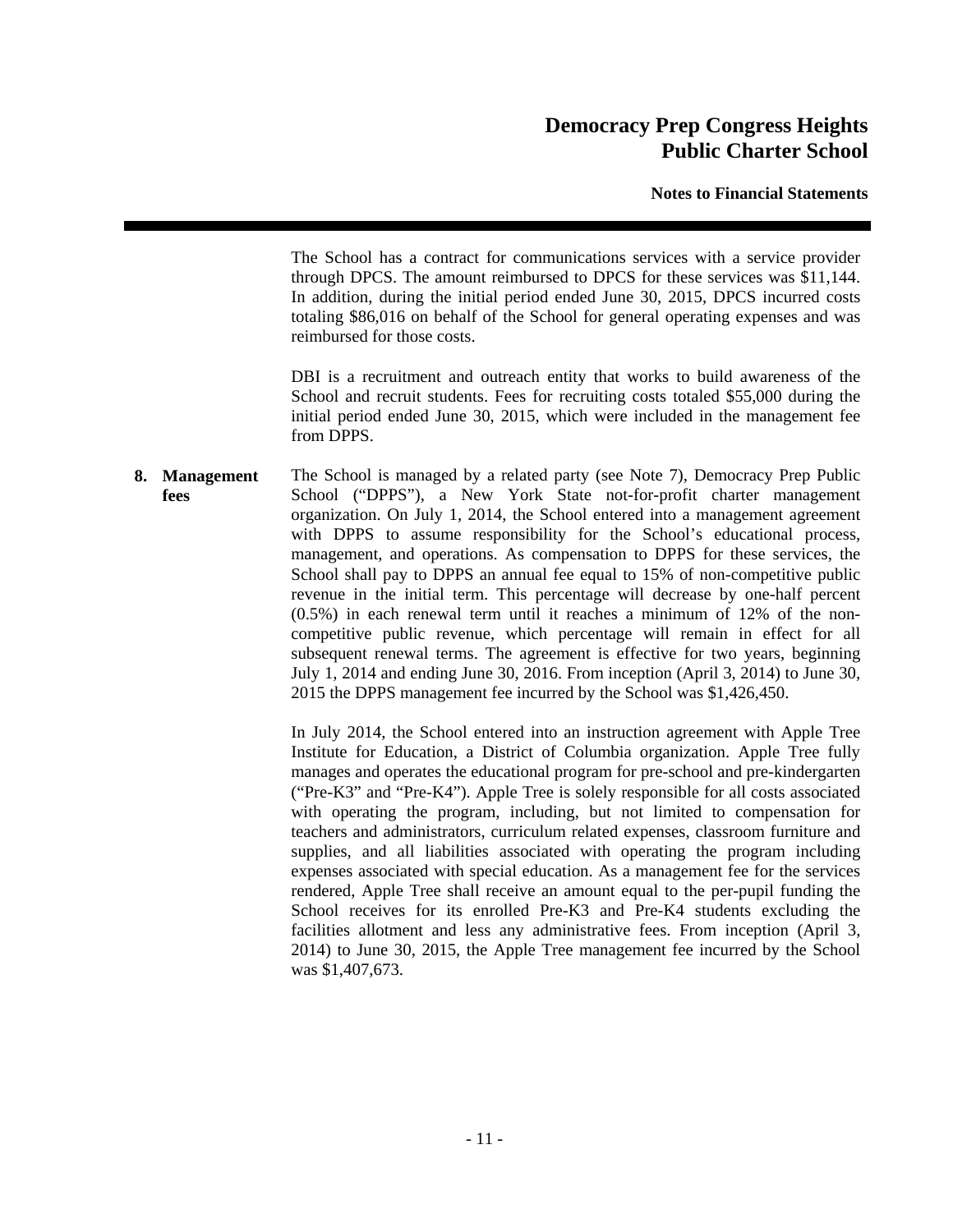

805 King Farm Boulevard Suite 300 Rockville, Maryland 20850

€ 301.231.6200 ■ 301.231.7630 www.aronsonllc.com info@aronsonllc.com

#### **Independent Auditor's Report on Supplementary Information**

Board of Directors **Democracy Prep Congress Heights Public Charter School**  Washington, D.C.

We have audited the financial statements of **Democracy Prep Congress Heights Public Charter School** as of and for the period from inception (April 3, 2014) to June 30, 2015, and our report thereon dated December 22, 2015, which expressed an unmodified opinion on those financial statements, appears on pages  $1 - 2$ . Our audit was conducted for the purpose of forming an opinion on the financial statements as a whole. The Schedule of Functional Expenses is presented for purposes of additional analysis and is not a required part of the financial statements. Such information is the responsibility of management and was derived from and relates directly to the underlying accounting and other records used to prepare the financial statements. The information has been subjected to the auditing procedures applied in the audit of the financial statements and certain additional procedures, including comparing and reconciling such information directly to the underlying accounting and other records used to prepare the financial statements or to the financial statements themselves, and other additional procedures in accordance with auditing standards generally accepted in the United States of America. In our opinion, the information is fairly stated in all material respects in relation to the financial statements as a whole.

Aronson Luc

Rockville, Maryland December 22, 2015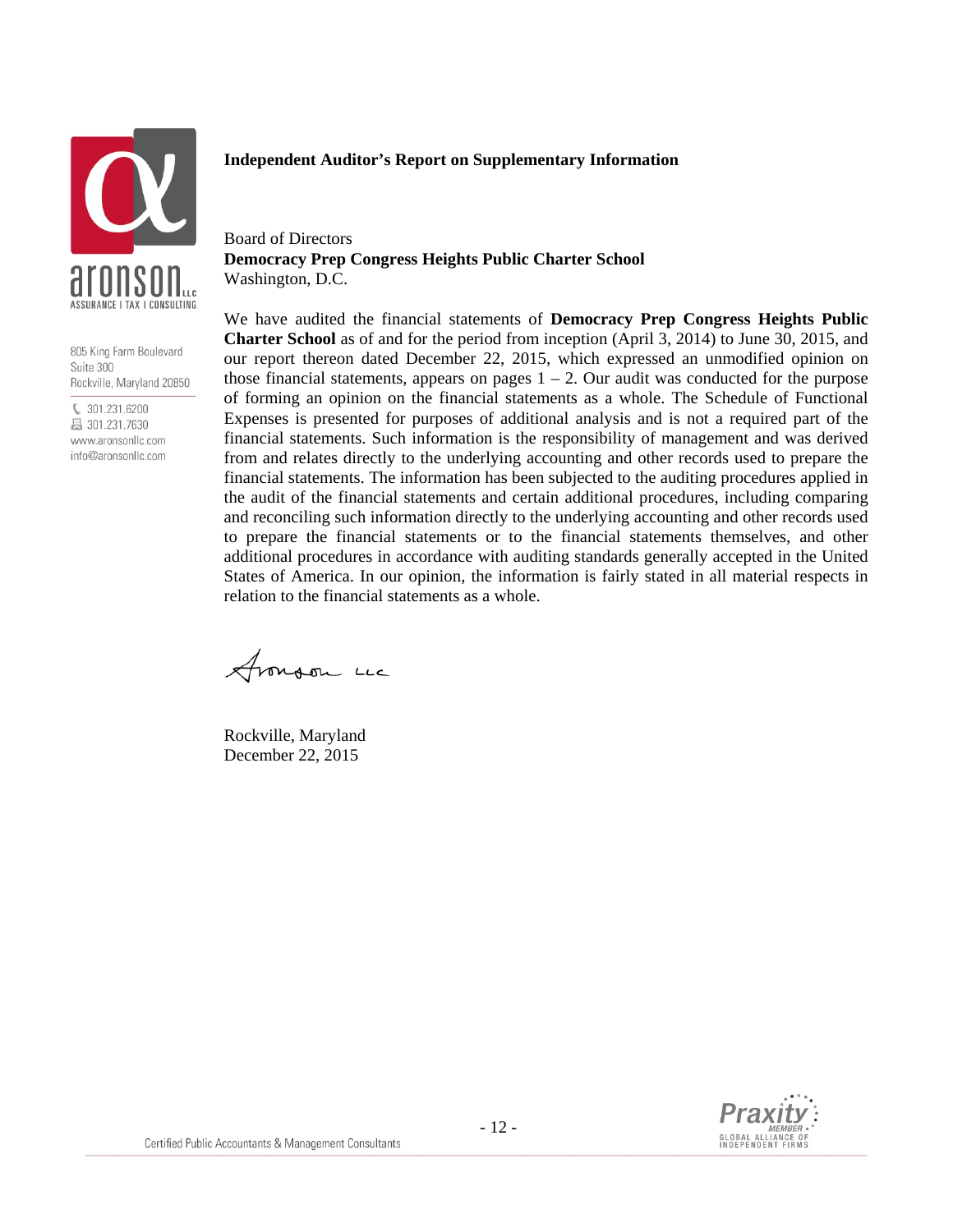**Schedule of Functional Expenses**

|                                                   |                 | <b>Management</b> |                  |
|---------------------------------------------------|-----------------|-------------------|------------------|
|                                                   | Program         | and               | 2015             |
| Period from Inception (April 3, 2014) to June 30, | <b>Services</b> | <b>General</b>    | <b>Total</b>     |
|                                                   |                 |                   |                  |
| Personnel, salaries, and benefits:                |                 |                   |                  |
| <b>Salaries</b>                                   | \$<br>2,844,859 | \$<br>533,989     | \$<br>3,378,848  |
| Employee benefits                                 | 512,246         | 96,150            | 608,396          |
| Professional development                          | 51,323          | 5,703             | 57,026           |
| Travel                                            | 832             | 93                | 925              |
| Total personnel, salaries, and benefits           | 3,409,260       | 635,935           | 4,045,195        |
| <b>Direct student costs:</b>                      |                 |                   |                  |
| Contracted instruction fees                       | 1,266,908       | 140,765           | 1,407,673        |
| Supplies and materials                            | 436,509         |                   | 436,509          |
| <b>Student services</b>                           | 23,091          |                   | 23,091           |
| Food services                                     | 556,915         |                   | 556,915          |
| <b>Total direct student cost</b>                  | 2,283,423       | 140,765           | 2,424,188        |
| <b>Occupancy expenses:</b>                        |                 |                   |                  |
| Rent                                              | 1,635,041       | 181,671           | 1,816,712        |
| Repairs and maintenance                           | 283,124         | 31,459            | 314,583          |
| <b>Utilities</b>                                  | 165,657         | 18,406            | 184,063          |
| <b>Total occupancy expenses</b>                   | 2,083,822       | 231,536           | 2,315,358        |
| <b>Office expenses:</b>                           |                 |                   |                  |
| Professional fees                                 | 220,686         | 40,725            | 261,411          |
| Printing and mailing                              |                 | 22,204            | 22,204           |
| <b>Total office expenses</b>                      | 220,686         | 62,929            | 283,615          |
| <b>General expenses:</b>                          |                 |                   |                  |
| Management fees                                   | 1,204,225       | 222,225           | 1,426,450        |
| Audit fees                                        |                 | 27,000            | 27,000           |
| Insurance                                         | 67,856          | 7,540             | 75,396           |
| Marketing and recruitment                         | 43,900          | 4,878             | 48,778           |
| <b>DCPCSB</b> administration fee                  |                 | 115,256           | 115,256          |
| Technology                                        | 70,941          | 7,883             | 78,824           |
| In-kind legal support                             |                 | 47,494            | 47,494           |
| Depreciation and amortization                     | 60,172          | 6,686             | 66,858           |
| Other general expense                             | 15,463          | 1,720             | 17,183           |
| <b>Total general expenses</b>                     | 1,462,557       | 440,682           | 1,903,239        |
| <b>Total expenses</b>                             | \$9,459,748     | \$<br>1,511,847   | \$<br>10,971,595 |

Refer to Independent Auditor's Report on Supplementary Information.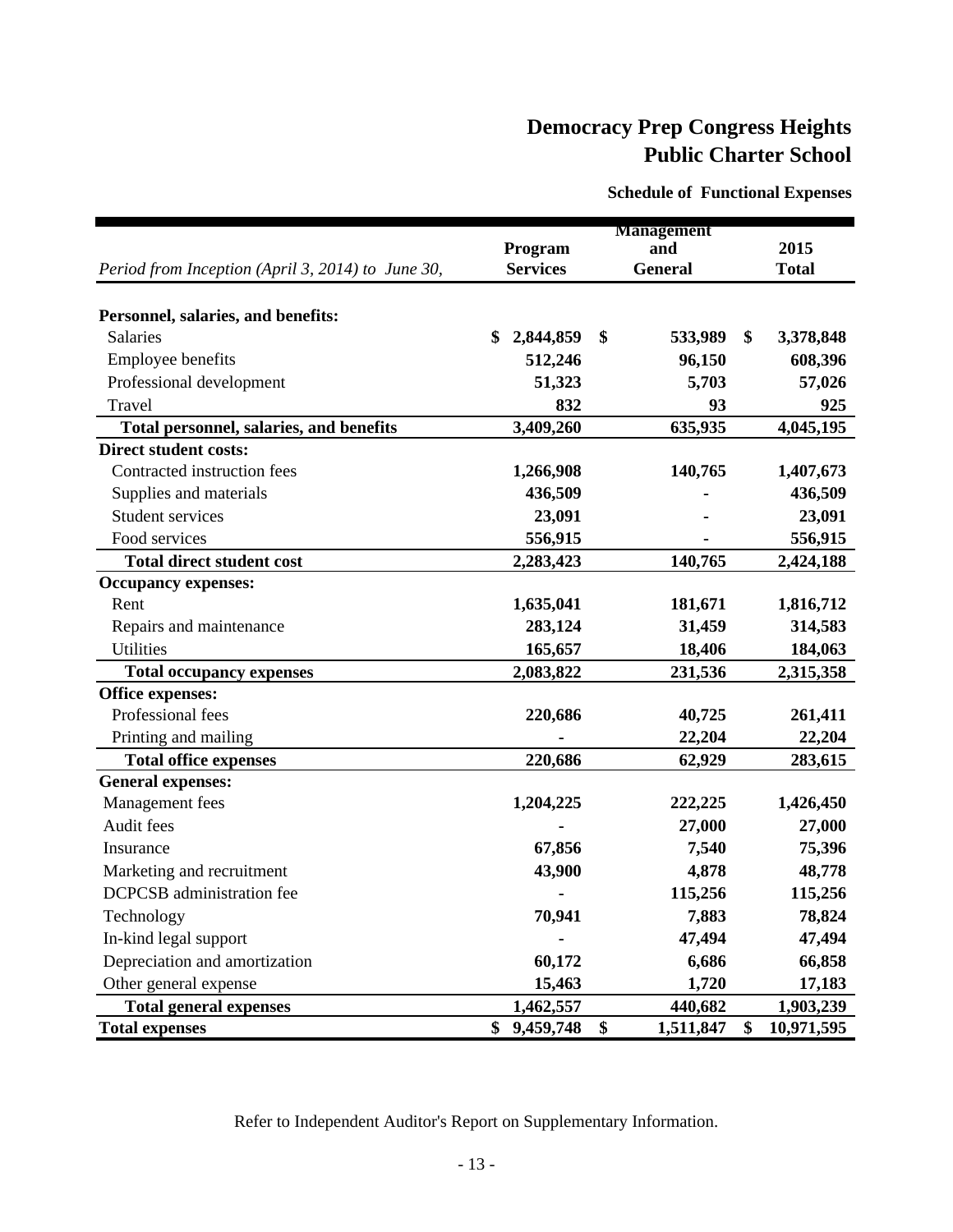

805 King Farm Boulevard Suite 300 Rockville, Maryland 20850

€ 301.231.6200 昌 301.231.7630 www.aronsonllc.com info@aronsonllc.com **Independent Auditor's Report on Internal Control over Financial Reporting and on Compliance and Other Matters Based on an Audit of Financial Statements Performed in Accordance with** *Government Auditing Standards*

Board of Directors **Democracy Prep Congress Heights Public Charter School**  Washington, D.C.

We have audited, in accordance with the auditing standards generally accepted in the United States of America and the standards applicable to financial audits contained in *Government Auditing Standards* issued by the Comptroller General of the United States, the financial statements of **Democracy Prep Congress Heights Public Charter School** (a nonprofit School), which comprise the Statement of Financial Position as of June 30, 2015, and the related Statements of Activities and Changes in Net Assets, and Cash Flows for the period from inception (April 3, 2014) to June 30, 2015, and the related notes to the financial statements, and have issued our report thereon dated December 22, 2015.

### *Internal Control over Financial Reporting*

In planning and performing our audit of the financial statements, we considered **Democracy Prep Congress Heights Public Charter School's** internal control over financial reporting (internal control) to determine the audit procedures that are appropriate in the circumstances for the purpose of expressing our opinion on the financial statements, but not for the purpose of expressing an opinion on the effectiveness of **Democracy Prep Congress Heights Public Charter School's** internal control. Accordingly, we do not express an opinion on the effectiveness of **Democracy Prep Congress Heights Public Charter School's** internal control.

Our consideration of internal control was for the limited purpose described in the preceding paragraph and was not designed to identify all deficiencies in internal control that might be material weaknesses or significant deficiencies and therefore, material weaknesses or significant deficiencies may exist that were not identified. However, as described in the accompanying Schedule of Findings and Questioned Costs, we identified certain deficiencies in internal control that we consider to be a material weakness and significant deficiencies.

A *deficiency in internal control* exists when the design or operation of a control does not allow management or employees, in the normal course of performing their assigned functions, to prevent, or detect and correct, misstatements on a timely basis. A *material weakness* is a deficiency, or a combination of deficiencies, in internal control, such that there is a reasonable possibility that a material misstatement of the entity's financial statements will not be prevented, or detected and corrected on a timely basis. We consider the deficiency described in the accompanying Schedule of Findings and Questioned Costs as Finding 2015- 001 to be a material weakness.

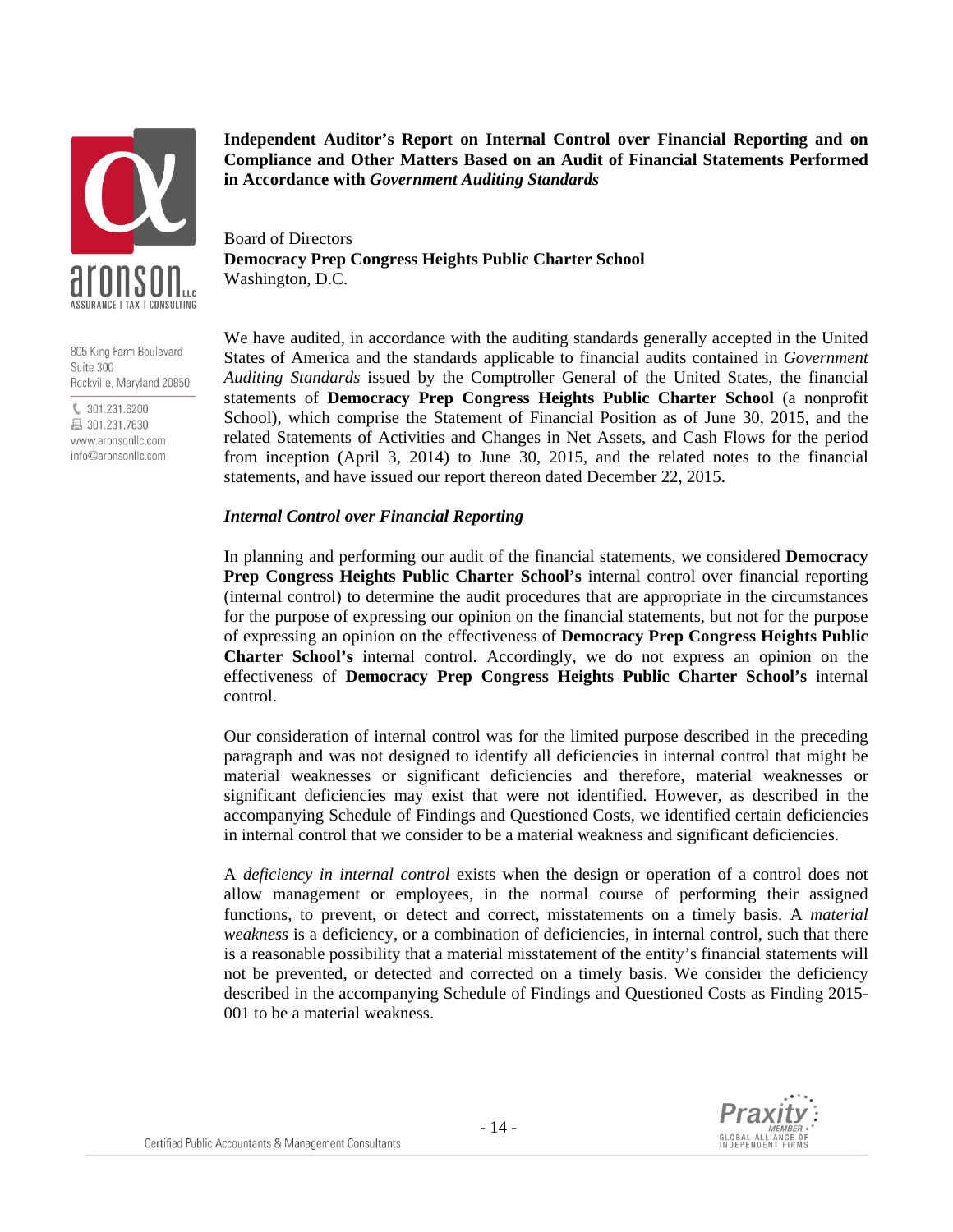# **Independent Auditor's Report on Internal Control over Financial Reporting and on Compliance and Other Matters Based on an Audit of Financial Statements Performed in Accordance with** *Government Auditing Standards* **(Continued)**

A *significant deficiency* is a deficiency, or a combination of deficiencies, in internal control that is less severe than a material weakness, yet important enough to merit attention by those charged with governance. We consider the deficiencies described in the accompanying Schedule of Findings and Questioned Costs as Findings 2015-002, 2015-003, and 2015-004 to be significant deficiencies.

### *Compliance and Other Matters*

As part of obtaining reasonable assurance about whether **Democracy Prep Congress Heights Public Charter School's** financial statements are free from material misstatement, we performed tests of its compliance with certain provisions of laws, regulations, contracts, and grant agreements, noncompliance with which could have a direct and material effect on the determination of financial statement amounts. However, providing an opinion on compliance with those provisions was not an objective of our audit, and accordingly, we do not express such an opinion. The results of our tests disclosed an instance of noncompliance or other matter that is required to be reported under *Government Auditing Standards* and which is described in the accompanying Schedule of Findings and Questioned Costs as item 2015-005.

### *Democracy Prep Congress Heights Public Charter School's Response to Findings*

**Democracy Prep Congress Heights Public Charter School's** responses to the findings identified in our audit are described in the accompanying Schedule of Findings and Questioned Costs. **Democracy Prep Congress Heights Public Charter School's** responses were not subjected to the auditing procedures applied in the audit of the financial statements and, accordingly, we express no opinion on them.

### *Purpose of this Report*

The purpose of this report is solely to describe the scope of our testing of internal control and compliance and the results of that testing, and not to provide an opinion on the effectiveness of the School's internal control or on compliance. This report is an integral part of an audit performed in accordance with *Government Auditing Standards* in considering the School's internal control and compliance. Accordingly, this communication is not suitable for any other purpose.

Aronson un

Rockville, Maryland December 22, 2015

Certified Public Accountants & Management Consultants

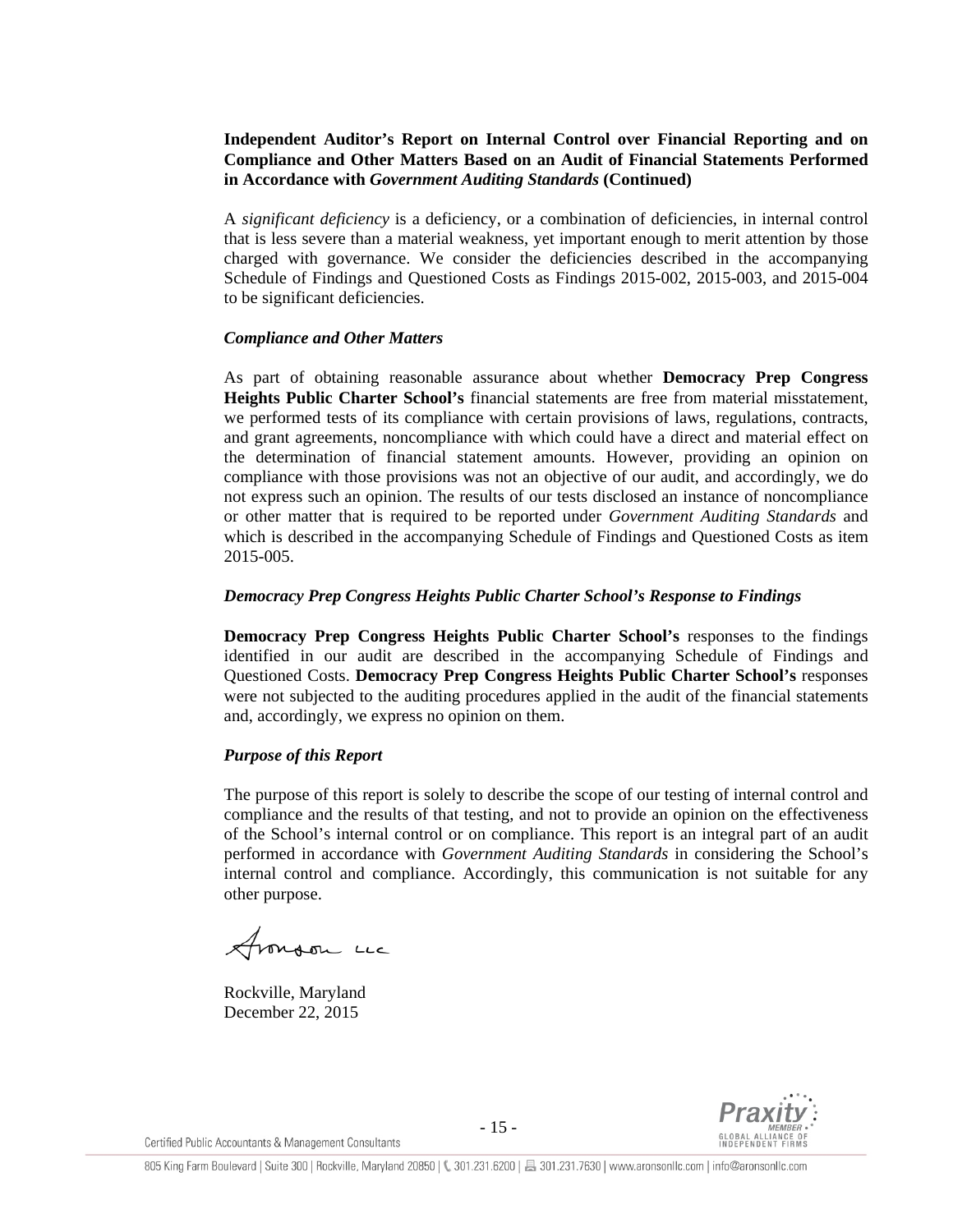

805 King Farm Boulevard Suite 300 Rockville, Maryland 20850

€ 301.231.6200 昌 301.231.7630 www.aronsonllc.com info@aronsonllc.com

# **Independent Auditor's Report on Compliance for Each Major Program and on Internal Control over Compliance Required by OMB Circular A-133**

Board of Directors **Democracy Prep Congress Heights Public Charter School**  Washington, D.C.

### *Report on Compliance for Each Major Federal Program*

We have audited **Democracy Prep Congress Heights Public Charter School's** compliance with the types of compliance requirements described in the *OMB Circular A-133 Compliance Supplement* that could have a direct and material effect on each of **Democracy Prep Congress Heights Public Charter School's** major federal programs for the period from inception (April 3, 2014) to June 30, 2015. **Democracy Prep Congress Heights Public Charter School's** major federal programs are identified in the summary of auditor's results section of the accompanying Schedule of Findings and Questioned Costs.

### *Management's Responsibility*

Management is responsible for compliance with the requirements of laws, regulations, contracts, and grants applicable to its federal programs.

# *Auditor's Responsibility*

Our responsibility is to express an opinion on compliance for each of **Democracy Prep Congress Heights Public Charter School's** major federal programs based on our audit of the types of compliance requirements referred to above. We conducted our audit of compliance in accordance with auditing standards generally accepted in the United States of America; the standards applicable to financial audits contained in *Government Auditing Standards*, issued by the Comptroller General of the United States; and OMB Circular A-133, *Audits of States, Local Governments, and Non-Profit Organizations*. Those standards and OMB Circular A-133 require that we plan and perform the audit to obtain reasonable assurance about whether noncompliance with the types of compliance requirements referred to above that could have a direct and material effect on a major federal program occurred. An audit includes examining, on a test basis, evidence about **Democracy Prep Congress Heights Public Charter School's** compliance with those requirements and performing such other procedures as we considered necessary in the circumstances.

We believe that our audit provides a reasonable basis for our opinion on compliance for each major federal program. However, our audit does not provide a legal determination of **Democracy Prep Congress Heights Public Charter School's** compliance.

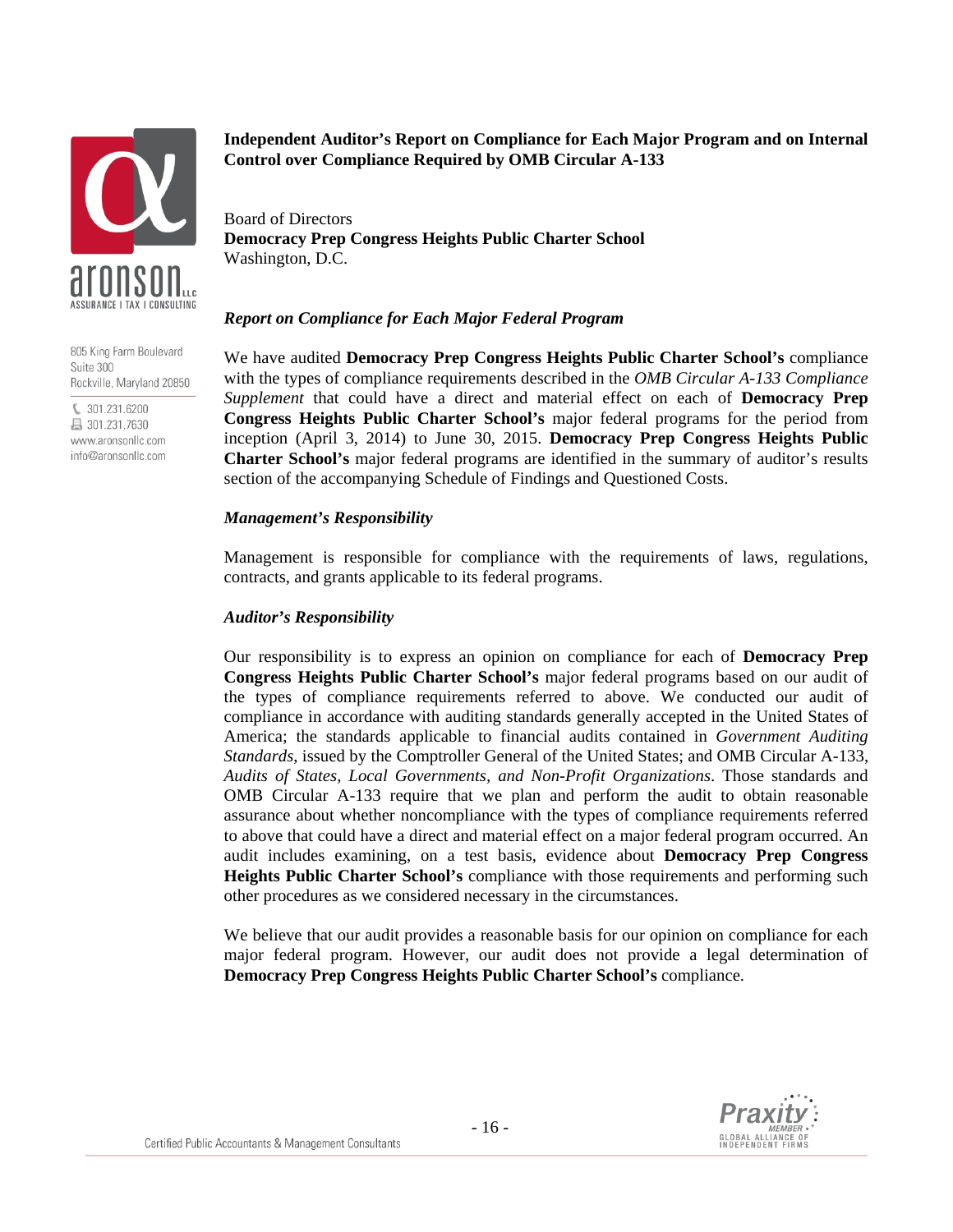# **Independent Auditor's Report on Compliance for Each Major Program and on Internal Control over Compliance Required by OMB Circular A-133 (Continued)**

# *Opinion on Each Major Federal Program*

In our opinion, **Democracy Prep Congress Heights Public Charter School** complied, in all material respects, with the types of compliance requirements referred to above that could have a direct and material effect on each of its major federal programs for the initial period ended June 30, 2015.

### *Other Matters*

The results of our auditing procedures disclosed an instance of noncompliance, which is required to be reported in accordance with OMB Circular A-133 and which is described in the accompanying Schedule of Findings and Questioned Costs as item 2015-005. Our opinion on each major federal program is not modified with respect to this matter.

**Democracy Prep Congress Heights Public Charter School's** response to the noncompliance finding identified in our audit is described in the accompanying Schedule of Findings and Questioned Costs. **Democracy Prep Congress Heights Public Charter**  School's response was not subjected to the auditing procedures applied in the audit of compliance and, accordingly, we express no opinion on the response.

### *Report on Internal Control over Compliance*

Management of **Democracy Prep Congress Heights Public Charter School** is responsible for establishing and maintaining effective internal control over compliance with the types of compliance requirements referred to above. In planning and performing our audit of compliance, we considered **Democracy Prep Congress Heights Public Charter School's** internal control over compliance with the types of requirements that could have a direct and material effect on each major federal program to determine the auditing procedures that are appropriate in the circumstances for the purpose of expressing an opinion on compliance for each major federal program and to test and report on internal control over compliance in accordance with OMB Circular A-133, but not for the purpose of expressing an opinion on the effectiveness of internal control over compliance. Accordingly, we do not express an opinion on the effectiveness of **Democracy Prep Congress Heights Public Charter School's** internal control over compliance.

A *deficiency in internal control over compliance* exists when the design or operation of a control over compliance does not allow management or employees, in the normal course of performing their assigned functions, to prevent, or detect and correct, noncompliance with a type of compliance requirement of a federal program on a timely basis. A *material weakness in internal control over compliance* is a deficiency, or combination of deficiencies, in internal control over compliance, such that there is a reasonable possibility that material noncompliance with a type of compliance requirement of a federal program will not be

Certified Public Accountants & Management Consultants

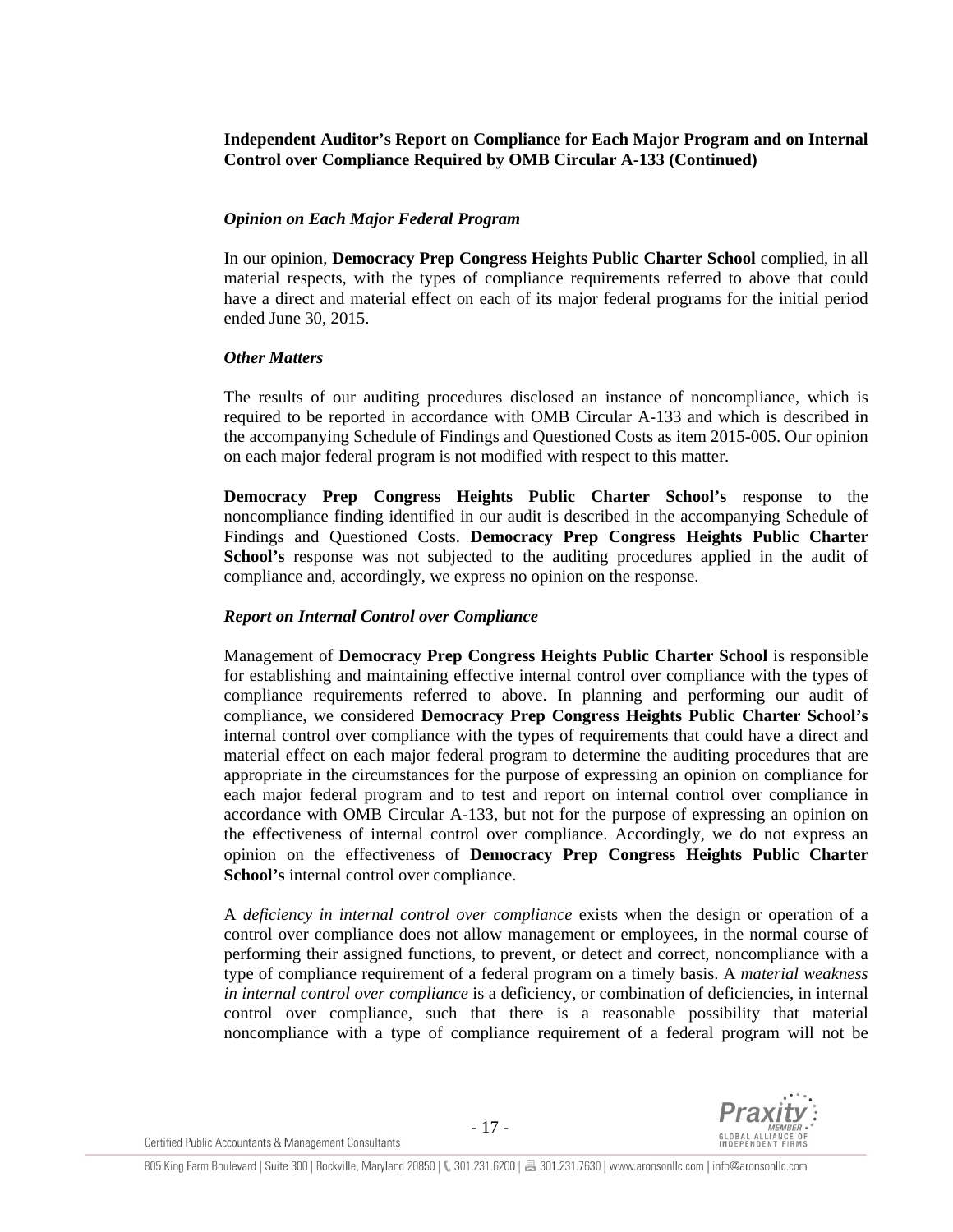# **Independent Auditor's Report on Compliance for Each Major Program and on Internal Control over Compliance Required by OMB Circular A-133 (Continued)**

prevented, or detected and corrected, on a timely basis. A *significant deficiency in internal control over compliance* is a deficiency, or a combination of deficiencies, in internal control over compliance with a type of compliance requirement of a federal program that is less severe than a material weakness in internal control over compliance, yet important enough to merit attention by those charged with governance.

Our consideration of internal control over compliance was for the limited purpose described in the first paragraph of this section and was not designed to identify all deficiencies in internal control over compliance that might be material weaknesses or significant deficiencies and therefore, material weaknesses or significant deficiencies may exist that were not identified. We did not identify any deficiencies in internal control over compliance that we consider to be material weaknesses. However, we identified a certain deficiency in internal control over compliance, as described in the accompanying Schedule of Findings and Questioned Costs as item 2015-005, that we consider to be a significant deficiency.

**Democracy Prep Congress Heights Public Charter School's** response to the internal control over compliance findings identified in our audit is described in the accompanying Schedule of Findings and Questioned Costs. **Democracy Prep Congress Heights Public Charter School's** response was not subjected to the auditing procedures applied in the audit of compliance, and, accordingly, we express no opinion on the response.

The purpose of this report on internal control over compliance is solely to describe the scope of our testing of internal control over compliance and the results of that testing based on the requirements of OMB Circular A-133. Accordingly, this report is not suitable for any other purpose.

Aronson un

Rockville, Maryland December 22, 2015



Certified Public Accountants & Management Consultants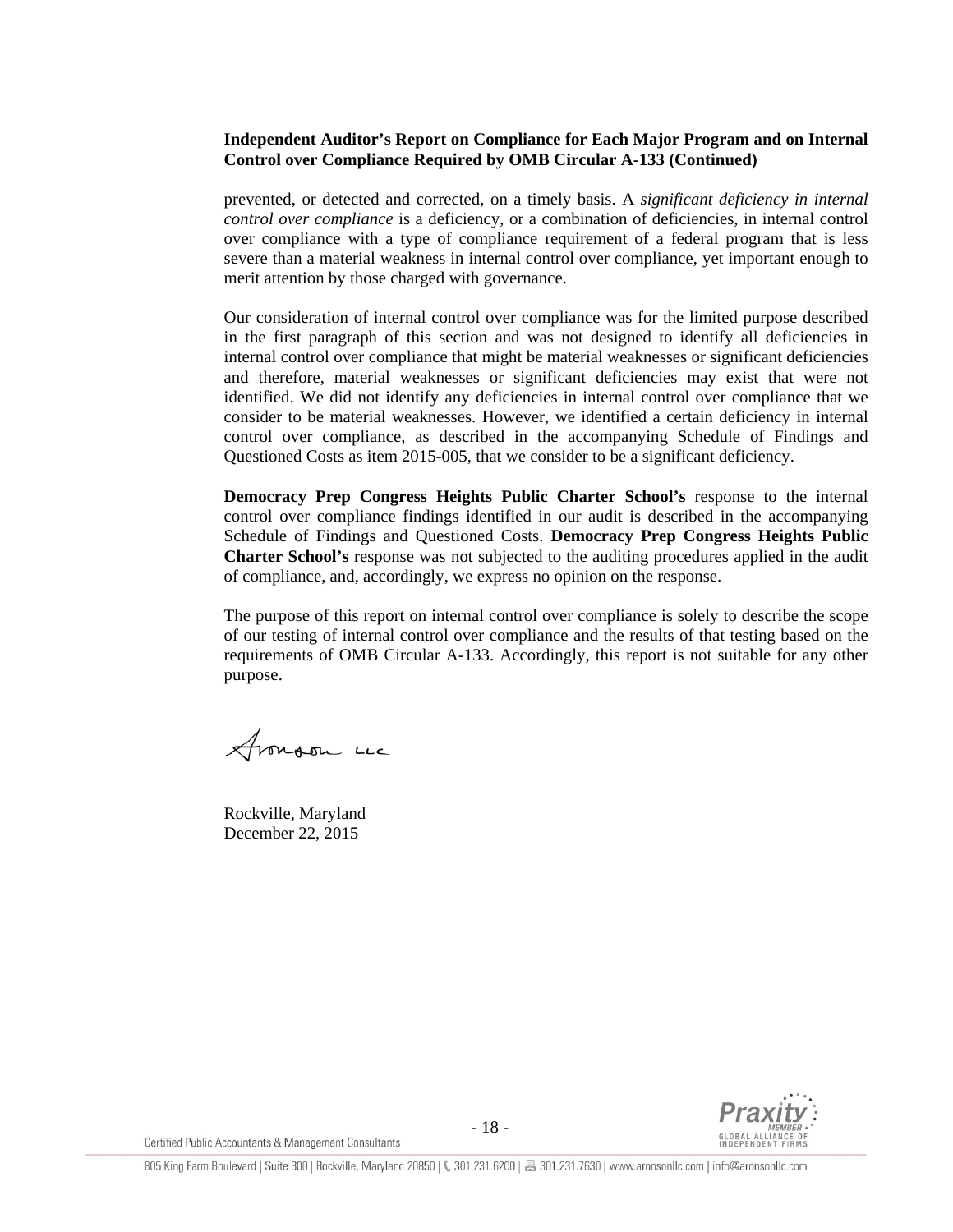**Schedule of Expenditures of Federal Awards**

| Period from Inception (April 3, 2014) to June 30, 2015         |                               |                                |
|----------------------------------------------------------------|-------------------------------|--------------------------------|
| <b>Federal Grantor/Program Title</b>                           | Federal<br><b>CFDA</b> number | Federal<br><b>Expenditures</b> |
| Pass-through from the D.C. Office of State                     |                               |                                |
| Superintendent of Education                                    |                               |                                |
| Department of Education                                        |                               |                                |
| Title I Grants to Local Education Agencies                     | 84.010A                       | \$<br>305,797                  |
| Title II - Preparing, Training, and Recruiting High Quality    |                               |                                |
| <b>Teachers and Principals</b>                                 | 84.367A                       | 48,248                         |
| IDEA 611 - Annual                                              | 84.027A                       | 71,444                         |
| MKV Homeless (Title X - PL 107-110)                            | <b>84.XXX</b>                 | 7,000                          |
| Scholarships for Opportunity and Results (SOAR) Act            | 84.370C                       | 139,112                        |
| Subtotal Department of Education pass-through programs         |                               | 571,601                        |
| Pass-through from D.C. Public Schools, Division                |                               |                                |
| of Food and Nutrition Services, State Agency                   |                               |                                |
| Department of Agriculture                                      |                               |                                |
| National School Lunch Program                                  | 10.555                        | 494,770                        |
| <b>Federal Communications Commission</b>                       |                               |                                |
| Universal Service Administrative Company Schools and Libraries |                               |                                |
| Division E-Rate                                                | 32.001                        | 75,284                         |
| <b>Total expenditures of federal awards</b>                    |                               | \$<br>1,141,655                |

The accompanying Notes to Schedule of Expenditures of Federal Awards are an integral part of this schedule.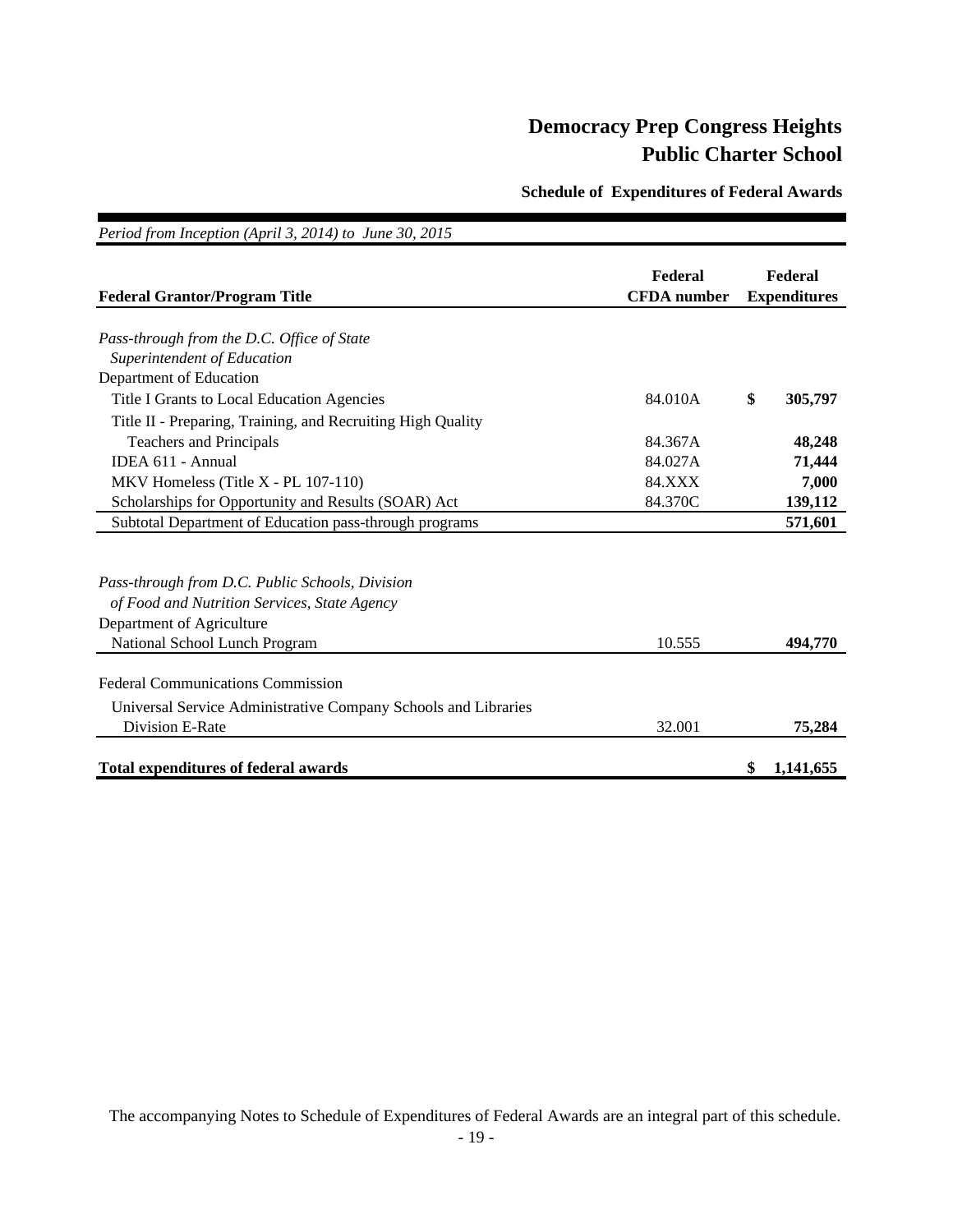# **Notes to Schedule of Expenditures of Federal Awards**

- **1. Basis of presentation**  The accompanying Schedule of Expenditures of Federal Awards (the Schedule) includes the federal grant activity of Democracy Prep Congress Heights Public Charter School under programs of the federal government for the period from inception (April 3, 2014) through June 30, 2015. The information in this Schedule is presented in accordance with the requirements of OMB Circular A-133, *Audits Of States, Local Governments, and Non-Profit Organization*s. Because the Schedule presents only a selected portion of the operations of Democracy Prep Congress Heights Public Charter School, it is not intended to and does not present the financial position, changes in net assets, or cash flows of Democracy Prep Congress Heights Public Charter School.
- **2. Summary of significant accounting policies**  Expenditures reported on the Schedule are reported on the accrual basis of accounting. Such expenditures are recognized following the cost principles contained in OMB Circular A-122, *Cost Principles for Non-Profit Organizations*, wherein certain types of expenditures are not allowable or are limited as to reimbursement.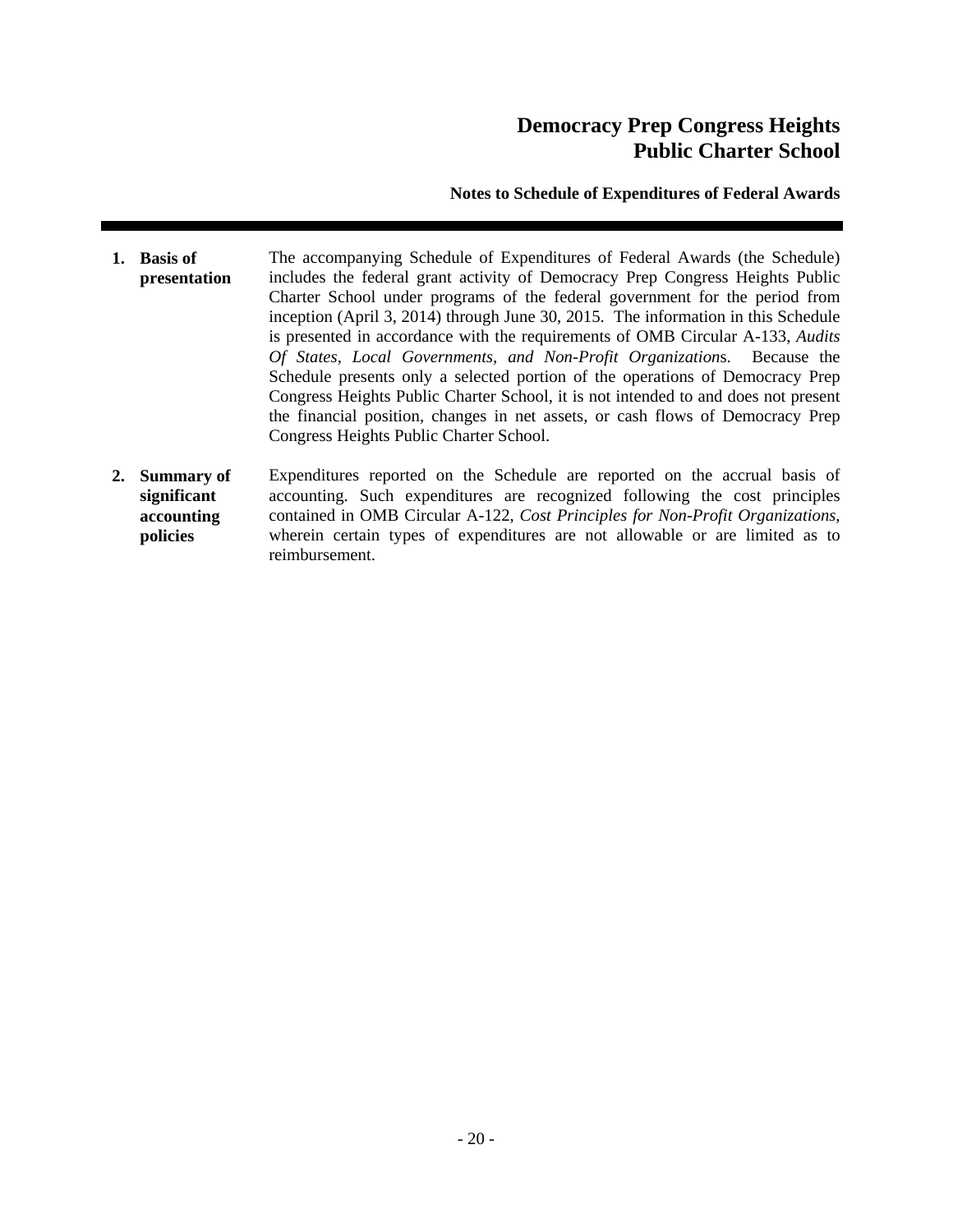**Schedule of Findings and Questioned Costs** 

| Period from Inception (April 3, 2014) to June 30, 2015                                                                     |                                                                                |
|----------------------------------------------------------------------------------------------------------------------------|--------------------------------------------------------------------------------|
| <b>Section I - Summary of Auditor's Results</b>                                                                            |                                                                                |
| <b>Financial Statements</b><br>Type of auditor's report issued: Unmodified                                                 |                                                                                |
| Internal control over financial reporting:                                                                                 |                                                                                |
| Material weakness identified?                                                                                              |                                                                                |
| Significant deficiency(s) identified?<br>$\bullet$                                                                         | $X$ Yes none reported                                                          |
| Noncompliance material to financial statements noted?                                                                      | $Yes$ X no                                                                     |
| Federal Awards<br>Internal control over major programs:                                                                    |                                                                                |
| Material weakness(es) identified?<br>$\bullet$                                                                             | $\frac{X}{X}$ no                                                               |
| Significant deficiency(s) identified?<br>$\bullet$                                                                         | $X$ Yes none reported                                                          |
| Type of auditor's report issued on compliance for major programs: Unmodified                                               |                                                                                |
| Any audit findings disclosed that are required to be<br>reported in accordance with section $510(a)$ of<br>Circular A-133? | $Yes$ X no                                                                     |
| <b>Identification of Major Programs:</b>                                                                                   |                                                                                |
| <b>CFDA</b><br>84.010A<br>10.555                                                                                           | <b>Federal Grantor</b><br>Department of Education<br>Department of Agriculture |
| Dollar threshold used to distinguish between type A<br>and type B programs:                                                | \$300,000                                                                      |
| Auditee qualified as low-risk auditee?                                                                                     | $yes$ $X$ no                                                                   |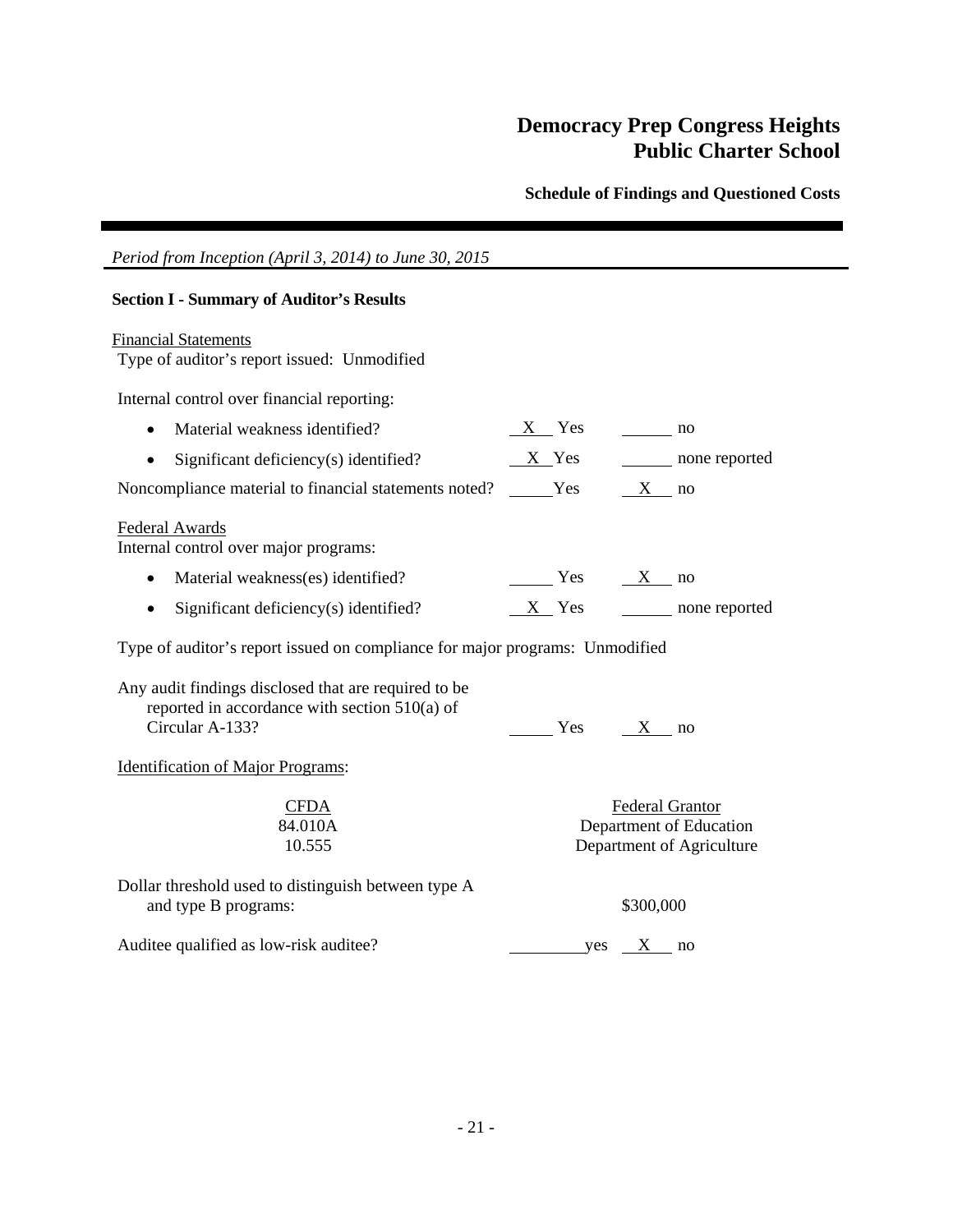**Schedule of Findings and Questioned Costs (continued)** 

### *Period from Inception (April 3, 2014) to June 30, 2015*

### **Section II - Financial Statement Findings**

### **Finding 2015-001: Material Weakness – Board Designated Funds**

Criteria – Financial statements should be prepared in accordance with accounting principles generally accepted in the United States of America (GAAP). When a board of directors designates funds for a specific purpose, it is an internal restriction placed on unrestricted net assets and should be tracked as a component of net assets.

Condition – The School recorded the board designation by creating a payable and a correlating expense in order to track the designated funds instead of setting aside a portion of unrestricted net assets for the future expenditure.

Context – Review of board minutes indicated the board wanted to set aside funds for a specific purpose and future expense. An internal system for tracking the board designation was in place however an adjustment to record the balance on a GAAP basis was not made during year-end close.

Effect – An adjustment to remove the expense and related payable from the current period was needed for financial presentation purposes.

Cause – Internal control processes were not in place to record the board designation as a component of unrestricted net assets.

Auditor's recommendation – We recommend tracking the board designated funds as a component of unrestricted net assets in a separate spreadsheet and implementing a periodic review of balances in net assets to ensure proper recording and subsequent releases.

Management's response and corrective action plan (unaudited) – The Senior Accountant has put in place a spreadsheet for the purpose of tracking board designated funds set aside for future use. The Chief Financial Officer will notify the Senior Director of Finance and the Senior Accountant of any Board Designated changes to these funds after each board meeting. This component of unrestricted net assets will be reconciled by the Senior Accountant for Democracy Prep Public Schools as board designated changes are made. Greg Spreeman, Chief Financial Officer is the primary contact for any agency questions.

#### **Finding 2015-002: Significant Deficiency – In-kind Contributions**

Criteria – Financial statements should be prepared in accordance with accounting principles generally accepted in the United States of America (GAAP). Pro bono services should be recorded as in-kind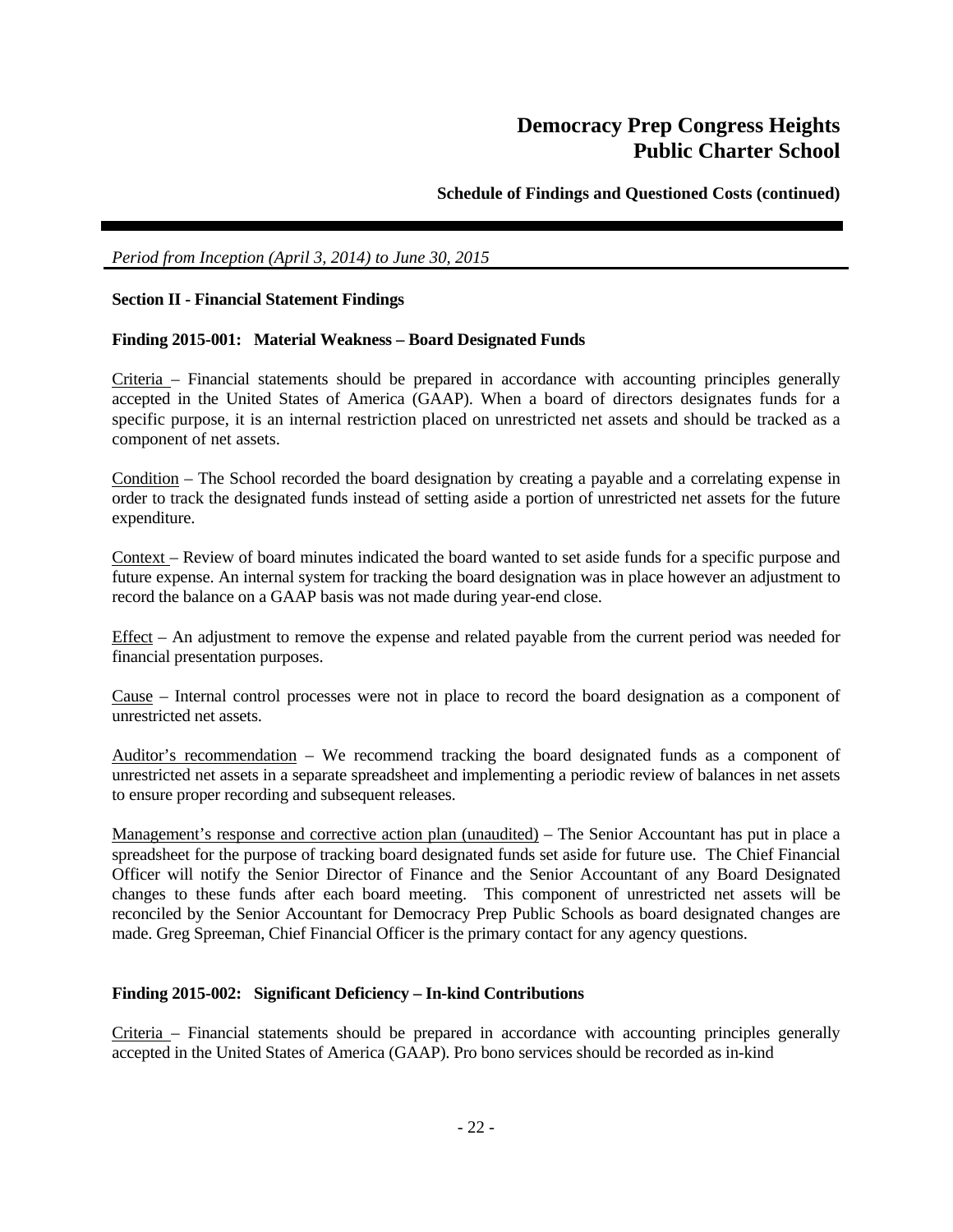# **Schedule of Findings and Questioned Costs (continued)**

### *Period from Inception (April 3, 2014) to June 30, 2015*

### **Section II - Financial Statement Findings (continued)**

contributions with a correlating service expense. Contributions of services should be recognized if the services received either (a) create or enhance a nonfinancial asset, or (b) they require specialized skills and would typically need to be purchased if not provided by donation.

Condition – The School retained an attorney who worked on a pro bono basis, and the services were not recorded.

Context – Review of board minutes indicated pro bono legal services had been received. No entry was made to record the in-kind services provided which had a fair value of \$47,494.

Effect –An adjustment was needed for financial presentation purposes. There was no impact to net income or net assets of the School as a result of this entry.

Cause – Internal controls were not in place to monitor proper capturing of in-kind services.

Auditor's recommendation – Additional review is recommended at regular periodic intervals to determine if all in-kind transactions have been captured and recorded.

Management's response and corrective action plan (unaudited) – The fiscal policy will be revised during FY16 by the Chief Financial Officer in order to recognize these services when received. The Senior Director of Finance will notify the Senior Accountant when such services are received and will ensure, with the help of the Senior Accountant, that these services are properly recorded in the ledger at the end of each reporting period. Greg Spreeman, Chief Financial Officer is the primary contact for any agency questions.

### **Finding 2015-003: Significant Deficiency – Year-end Close**

Criteria – Financial statements should be prepared in accordance with accounting principles generally accepted in the United States of America (GAAP). This includes recording liabilities related to accrued vacation.

Condition – Liabilities were understated as the accrued vacation had not been recorded during year-end close.

Context – A test of accruals revealed that an entry for accrued vacation was needed. This is the first period of operations and this component of the financial close process was not established.

Effect –An adjustment was needed for financial presentation purposes.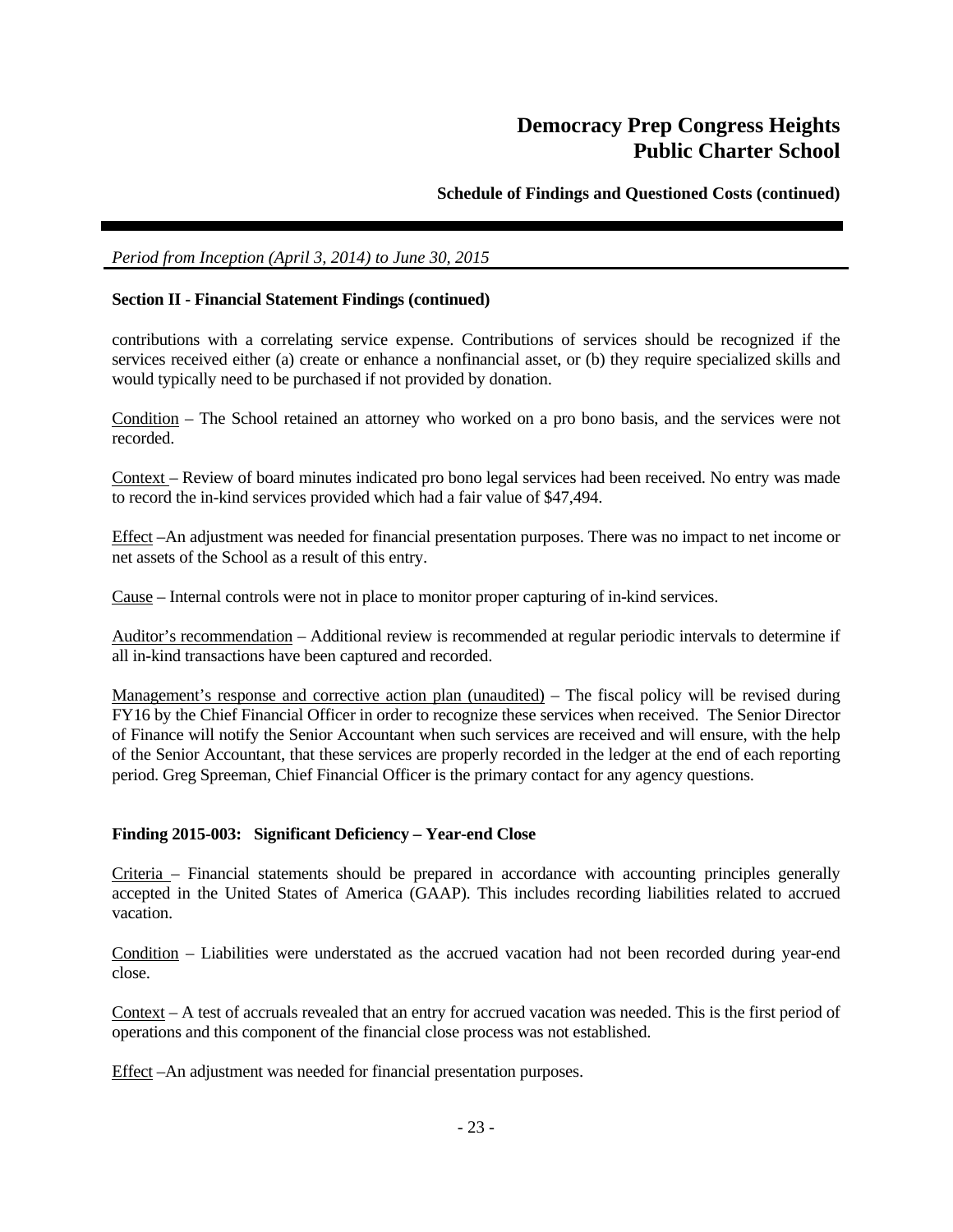**Schedule of Findings and Questioned Costs (continued)** 

# *Period from Inception (April 3, 2014) to June 30, 2015*

# **Section II - Financial Statement Findings (continued)**

Cause – Year-end close procedures did not capture the accrued vacation liability.

Auditor's recommendation – Additional review is recommended for year-end closing procedures to monitor that the vacation accrual has been properly recorded.

Management's response and corrective action plan (unaudited) – Management has added the accrued vacation computation to its closing process to ensure that these types of liabilities are included in the ledger at year end. The Senior Director of Finance will work with HR to determine which employees have vacation balances and the Senior Accountant will calculate the overall liability to be adjusted in the ledger at the end of each reporting period. Greg Spreeman, Chief Financial Officer is the primary contact for any agency questions.

### **Finding 2015-004: Significant Deficiency – Capital Leases**

Criteria – Financial statements should be prepared in accordance with accounting principles generally accepted in the United States of America (GAAP). This includes capitalizing leasehold equipment. Leased equipment should be capitalized if any of the following criteria are met: (a) transfer of ownership to the lessor, (b) presence of a bargain purchase option, (c) the lease term is greater or equal to 75% of the economic life, or (d) the present value of the equipment is greater or equal to 90% of fair value.

Condition – Assets and liabilities were understated as the leased equipment had not been capitalized.

Context – During testing of leases for capitalization requirements it was noted that a portion of the equipment leased qualified as capital leases.

Effect –An adjustment was needed for financial presentation purposes.

Cause –The leased equipment had not been evaluated to determine if it should be capitalized.

Auditor's recommendation – Additional review is recommended for leased equipment at the time of obtaining the equipment in order to determine if it meets any of the criteria for capitalization.

Management's response and corrective action plan (unaudited) – The Chief Financial Officer and Senior Director of Finance will provide all lease agreements to the Senior Accountant to be reviewed at inception in order to determine if lease agreements qualify as operating or capital leases. The Senior Accountant will complete capital lease schedules for each new capital lease agreement executed during the fiscal year. Greg Spreeman, Chief Financial Officer is the primary contact for any agency questions.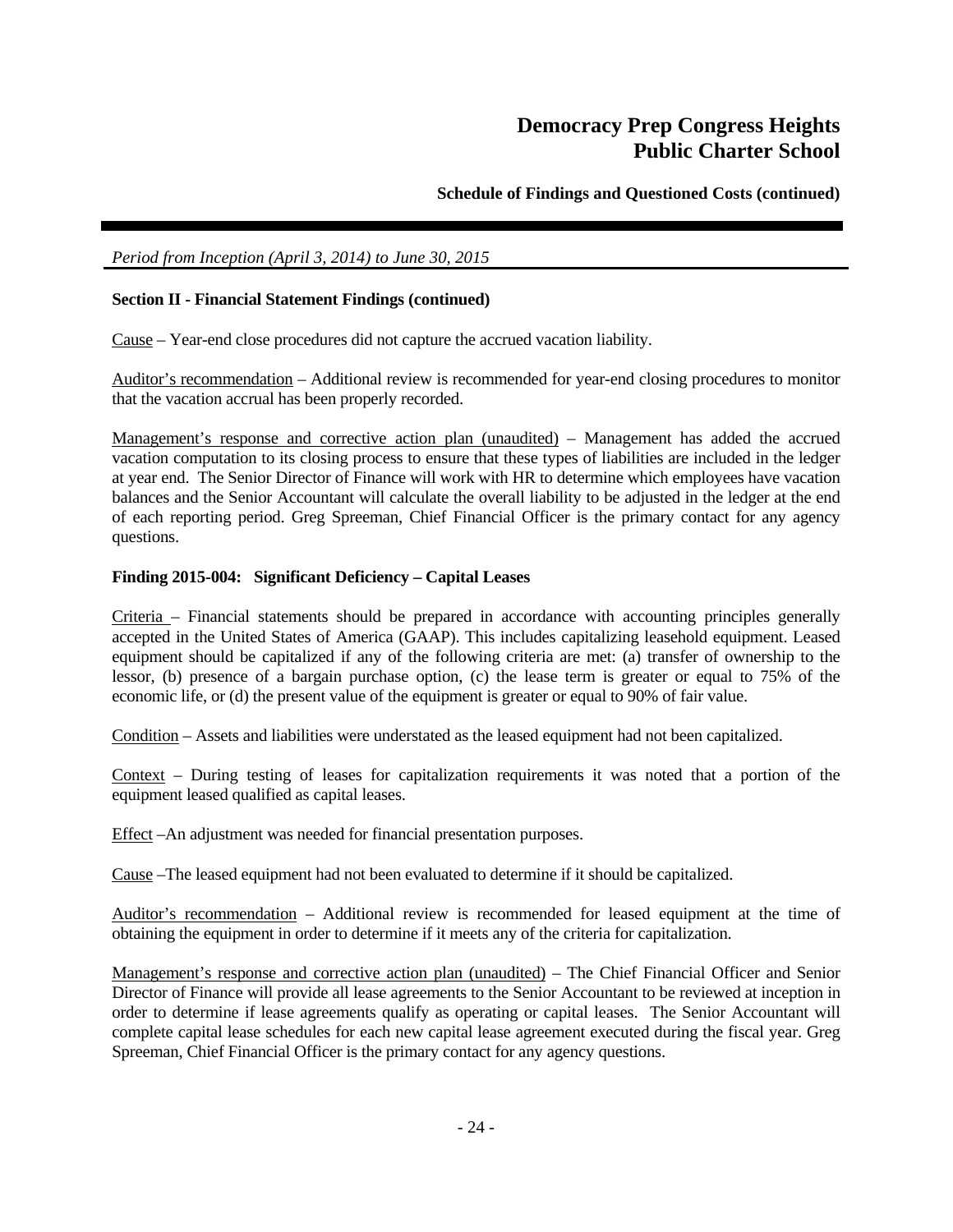**Schedule of Findings and Questioned Costs (continued)** 

*Period from Inception (April 3, 2014) to June 30, 2015* 

| <b>Section III - Federal Award Findings and Questioned Costs</b> |                                                                                                               |
|------------------------------------------------------------------|---------------------------------------------------------------------------------------------------------------|
| <b>Finding number:</b>                                           | 2015-005                                                                                                      |
| <b>Federal Agency:</b>                                           | Department of Education                                                                                       |
| <b>CFDA#:</b>                                                    | 84.010A                                                                                                       |
| <b>Program:</b>                                                  | Title I Grants to Local Education Agencies                                                                    |
|                                                                  | <b>Compliance Requirement:</b> 2 CFR Ch. II pt 230, Appendix B subsection m. Support of Salaries and<br>Wages |

Criteria - In accordance with 2 CFR Ch. II pt 230, Appendix B subsection m. *Support of Salaries and Wages,* charges to awards for salaries and wages, whether treated as direct costs or indirect costs, will be based on documented payrolls approved by a responsible official(s) of the organization. The distribution of salaries and wages to awards must be supported by personnel activity reports except when a substitute system has been approved in writing by the cognizant agency. Reports reflecting the distribution of activity of each employee must be maintained for all staff members (professionals and nonprofessionals) whose compensation is charged, in whole or in part, directly to awards.

Condition - The School did not maintain timesheets for salaried staff.

Context – Hourly employees maintained timesheets, however salaried staff did not. The salaried staff are largely comprised of teachers whose time is spent on program wide activities. Their time had not been tracked in timesheets as required by federal regulation and recommended by the D.C. Public Charter School Board.

Questioned costs – None

Cause – The School was unaware of the need to track time for salaried personnel.

Effect – The School did not have proper documentation for time spent on program wide activities or specific grants by salaried staff. Salaried staff time is recorded to the grants based on an allocation of cost pool method.

Auditor's recommendation – The School should require all staff, including salaried staff, to track their time worked in timesheets. The timesheets should reflect the after-the-fact determination of the actual activity of each employee. Budget estimates do not qualify as support for charges to awards. The timesheets should be signed by the individual and also by a responsible supervisory official having first-hand knowledge of the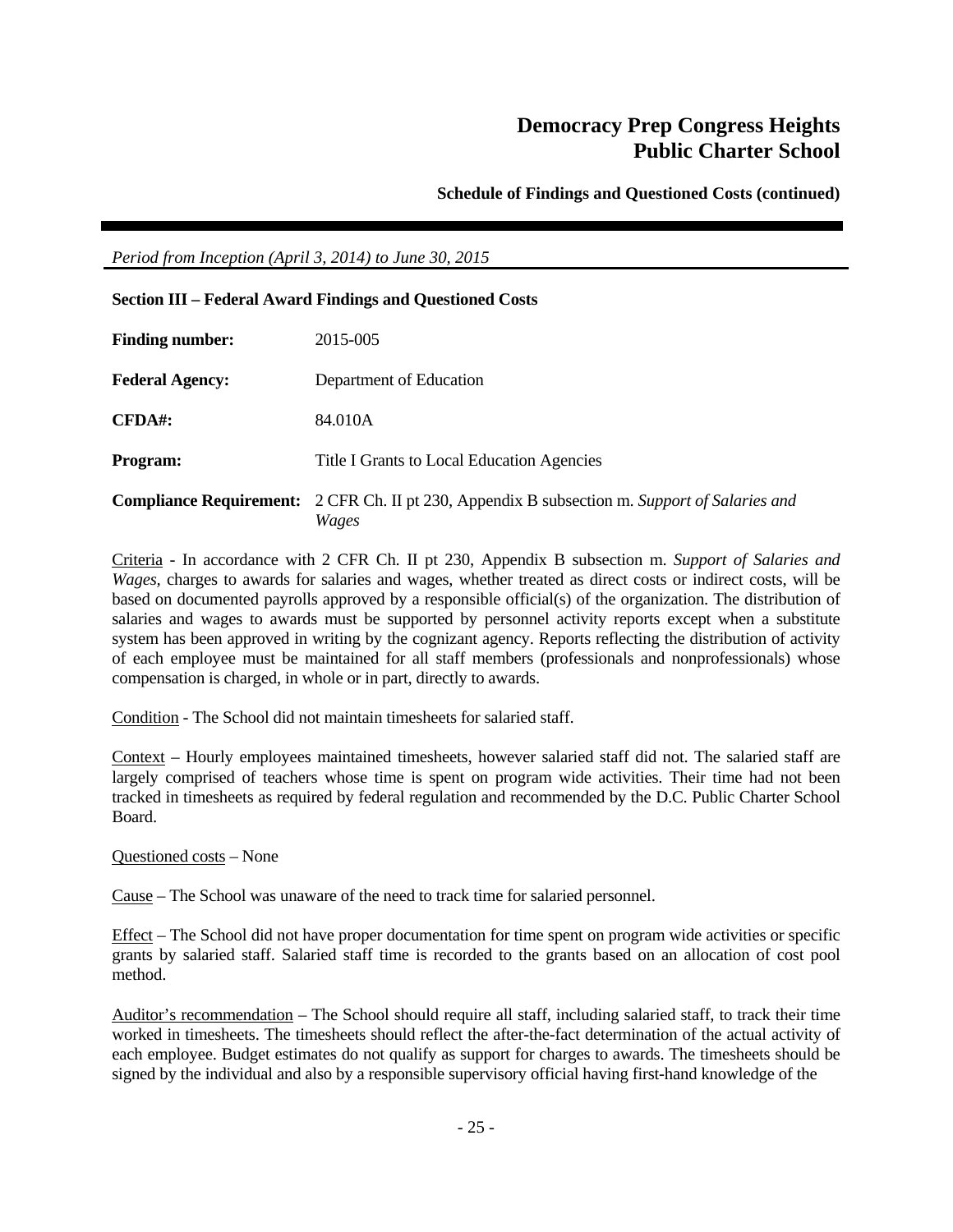**Schedule of Findings and Questioned Costs (continued)** 

# *Period from Inception (April 3, 2014) to June 30, 2015*

# **Section III – Federal Award Findings and Questioned Costs (continued)**

activities performed by the employee. The timesheets should encompass the total number of hours worked each day, and not just the time spent on grant awards.

Management's response and corrective action plan (unaudited) - The Chief Financial Officer will require that those employees whose hours/time need to be documented submit timesheets at the end of each week which will then be reviewed and signed off by their supervisor before each payroll is completed. Greg Spreeman, Chief Financial Officer is the primary contact for any agency questions.